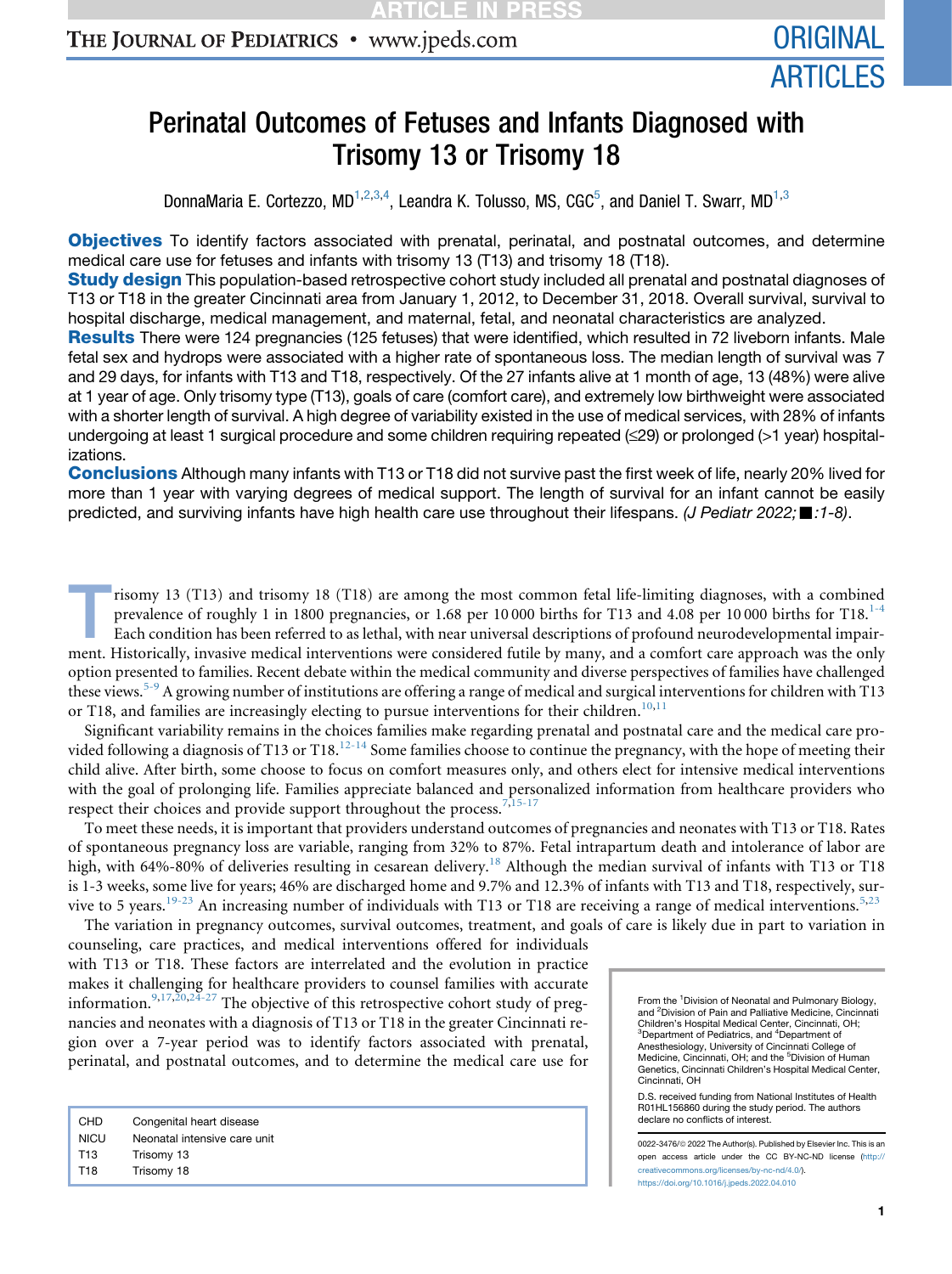fetuses and infants with T13 or T18 to better understand outcomes and facilitate high quality counseling and shared decision-making.

### **Methods**

This study was approved by the Institutional Review Board at Cincinnati Children's Hospital Medical Center and each participating obstetric hospital. Patients were identified through genetic counselors, regional cytogenetics laboratories, referrals to perinatal hospice, and EPIC data query of International Classification of Disease codes at each institution between January 1, 2012, and December 31, 2018. All prenatal and postnatal diagnoses of T13 or T18 in every delivery hospital in the greater Cincinnati region (1 level IV neonatal intensive care unit [NICU], 4 level III NICUs, and 10 level I/II delivery hospitals) were included to minimize ascertainment bias. The 2012-2018 epoch was chosen to ensure the medical management and treatments offered reflect current clinical practice. Each diagnosis was confirmed by manual review of cytogenetics reports. Patients were excluded if medical records were not available, all care after diagnosis was provided outside of the region, or chromosomal mosaicism or more complex chromosomal rearrangements were present. A detailed retrospective chart review was performed to determine outcomes of pregnancies and neonates.

### Data Collection

Manual data extraction was performed from January 1, 2020, to June 30, 2020, providing a minimum of 1 year follow-up. Data were entered into a REDCap database that consisted of 153 variables spanning demographic, maternal, prenatal, perinatal, and postnatal outcomes. A review of medical records and the National Death Index was performed at the end of data collection to verify deaths and ascertain the reported cause of deaths.

#### Data Analyses

De-identified data were exported and analyses were performed using the R statistical software package. Descriptive statistics were calculated using the "Rcmdr" package. Survival was calculated from birth and death dates. Living children were censored on the day of the last chart review and National Death Index query. Univariate and multivariate Cox regression analysis of factors associated with duration of survival was performed using the "survival" R package; reported P values reflect the Wald test. Kaplan-Meier survival plots were also generated. The associations between 2 categorical variables were tested using Fisher exact test and associations between 2 groups with continuous variables were tested using theWilcoxon rank-sum test. Differences between groups were considered statistically significant when the P value was less than .05. The World Health Organization criteria for classification of birthweights and prematurity were used. Where appropriate, the Centers for Disease Control and Prevention

definition was applied to classify structural abnormalities as a major congenital malformation.[28](#page-6-14) Structural anomalies were considered a major surgical malformation when the standard of care for infants involved surgery (eg, congenital diaphragmatic hernia, gastroschisis, omphalocele, myelomeningocele). Comfort care was defined to include hospice care and/or medical interventions only intended to provide relief for symptoms such as pain, agitation, or air hunger (but not any medical interventions that were provided with the intent of prolonging life). Noninvasive therapies were defined as interventions such as nasal cannula, a nasogastric feeding tube, or antibiotics, which could be provided outside of an intensive care setting, and were administered with the explicit goal of prolonging life or evaluating the clinical response to aid in decision-making. Invasive interventions were defined to include continuous positive airway pressure or mechanical ventilation, other medical interventions that required an intensive care unit setting to provide, and/or any surgical procedure with the goal of prolonging life.

### Results

#### Genetic Testing and Counseling

Most diagnoses were made during the prenatal period (79% for T13, 82% for T18). In total, 71% of women underwent amniocentesis (1 monochorionic-diamniotic twin pregnancy, both twins affected with T18), 9% underwent chorionic villus sampling, and 1 had a karyotype performed after a spontaneous abortion. Of the 24 postnatal diagnoses, 2 had low-risk cell-free fetal DNA (both T18), 1 had a highrisk quad screen for trisomy 21, and 1 had a normal level II ultrasound examination without additional prenatal testing. The remaining participants either declined prenatal diagnostic testing despite high-risk screening results or had noninvasive testing that technically failed. Less than onehalf of the families prenatally met with a neonatologist (38%), pediatric cardiologist (31%), multidisciplinary fetal care team (16%), and/or pediatric palliative care specialist ([Table I](#page-2-0)). An additional  $13\%$  (n = 16) met with the palliative care team after delivery.

#### Pregnancy Characteristics

A total of 125 fetuses or infants with T13  $(n = 38)$  or T18 ( $n = 87$ ) were identified ([Table I](#page-2-0)). The total birth prevalence (live births, spontaneous abortions at  $<$ 20 weeks, intrauterine fetal demises at  $\geq$ 20 weeks, and elective termination of pregnancy) for T13 was 1.62 per 10 000 live births and the prevalence among live births was 1.00 per 10 000 live births. The total birth prevalence for T18 was 3.76 per 10 000 live births and the prevalence among live births was 1.86 per 10 000 live births. The mean maternal age was 33 years (range, 14-46 years), and the mean gravida was 3 (range, 1-14). Most identified as Caucasian. Complete demographic data are outlined in [Table I](#page-2-0). Just fewer than one-half had a prior pregnancy loss with 17% having 2 or more losses. Five percent had a prior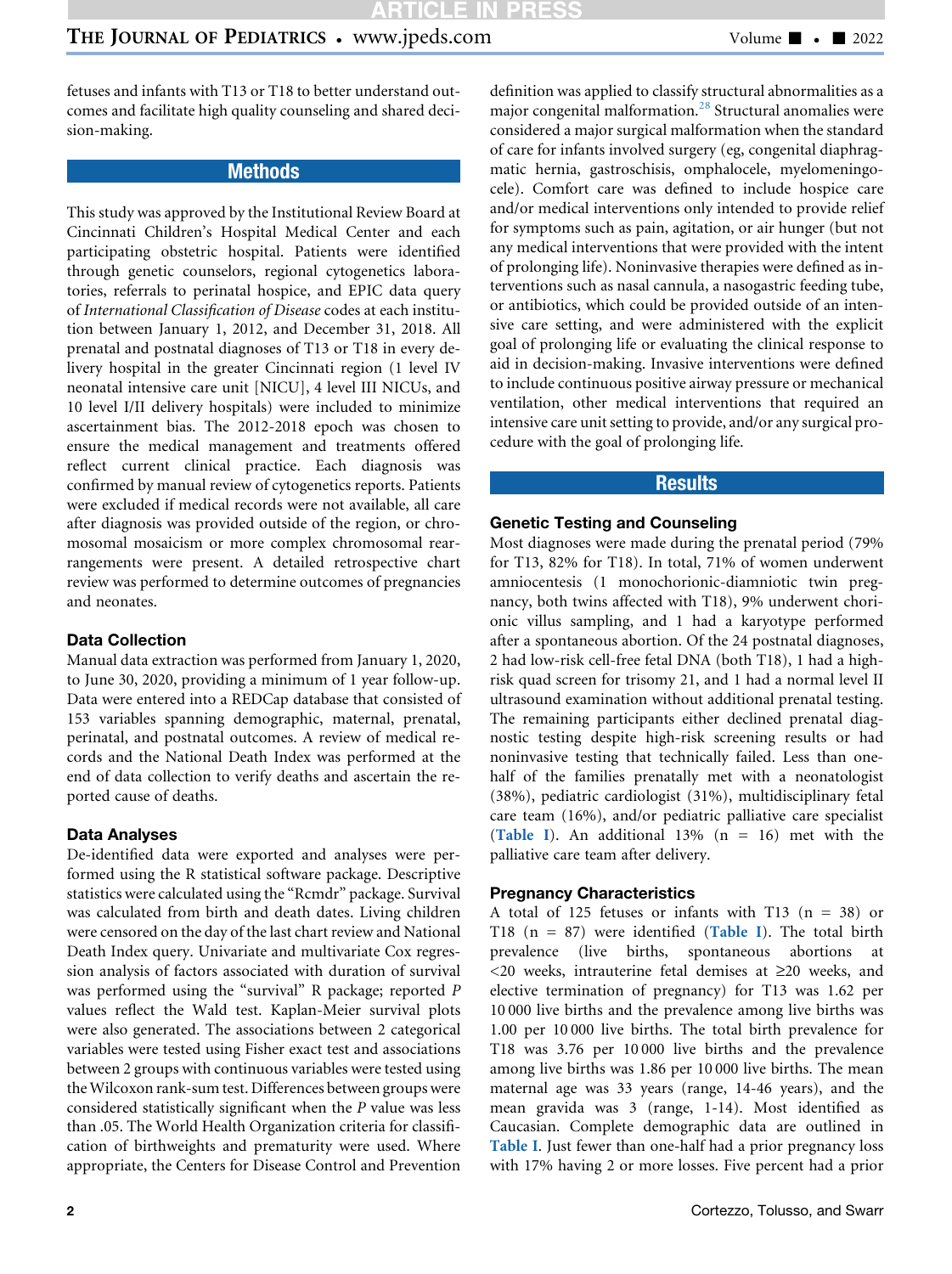<span id="page-2-0"></span>

| T18 (n = $87$ ) <sup>†</sup><br>All (n = $125$ ) <sup>†</sup><br><b>Characteristics</b><br>T13 (n = $38$ )*<br>P value<br><b>Maternal characteristics</b><br>30.5 (26.0-37.0)<br>34 (27-39)<br>33 (26-39)<br><b>NS</b><br>Maternal age, years<br><b>NS</b><br>Gravida<br>$3(2-4)$<br>$3(2-4)$<br>$3(2-4)$<br><b>NS</b><br>Maternal race<br>1(2.6)<br>Asian<br>1(1.1)<br>2(1.6)<br>8(21)<br><b>Black</b><br>9(10.5)<br>17(13.7)<br>3(7.9)<br>4(4.7)<br>7(5.6)<br>Hispanic<br>Caucasian<br>25 (66)<br>73 (84)<br>98 (79)<br>Caucasian/AI-AN<br>1(2.6)<br>0<br>1(0.8)<br>Pregnancy/fetal characteristics<br><b>NS</b><br>Prenatal diagnosis<br>30(79)<br>71 (82)<br>101(81)<br><b>NS</b><br>37(43)<br>Male sex<br>18 (47)<br>55 (44)<br><b>NS</b><br>Abnormalities on ultrasound examination<br>36 (95)<br>87 (100)<br>123 (98)<br>Malformations (by organ system)<br>$\overline{\phantom{0}}$<br>27(71)<br><b>NS</b><br>Cardiac<br>64 (74)<br>91 (73)<br>23 (64)<br>27(31)<br>50(40)<br>Neurologic<br>< .01<br>< .05<br>Craniofacial<br>19 (53)<br>25 (29)<br>44 (35)<br>8(9)<br><b>NS</b><br>Pulmonary/thoracic<br>4(11)<br>12(10)<br>19 (22)<br><b>NS</b><br>GI<br>11(31)<br>30(24)<br>Renal/GU<br><b>NS</b><br>11(31)<br>15(17)<br>26(21)<br>Musculoskeletal<br>21 (58)<br>28 (32)<br>49 (39)<br>< .01<br><b>NS</b><br>3(8)<br>1(1)<br>4(3)<br>Ophthalmologic<br>Constitutional/minor<br>77 (89)<br>97 (78)<br>< .001<br>20(56)<br>Consultative services received<br>28 (33)<br><b>NS</b><br>Neonatology<br>19 (50)<br>47 (38)<br>9(24)<br><b>NS</b><br>Pediatric cardiology (prenatal)<br>29 (34)<br>38 (31)<br><b>NS</b><br>Palliative care<br>16 (42)<br>41 (48)<br>57 (46)<br><b>NS</b><br>Multidisciplinary fetal care<br>5(13)<br>15(17)<br>20(16)<br>22 (58)<br>47 (55)<br>69 (56)<br><b>NS</b><br>Birth plan created<br>Pregnancy outcome<br><b>NS</b><br>Spontaneous abortion<br>3(8)<br>5(6)<br>8(6)<br>Intrauterine fetal demise<br>5(13)<br>19 (22)<br>24 (19)<br>Elective termination<br>5(13)<br>16(18)<br>21(17)<br>Live birth<br>25 (66)<br>47 (54)<br>72 (58) | Table I. Prenatal characteristics |  |  |
|---------------------------------------------------------------------------------------------------------------------------------------------------------------------------------------------------------------------------------------------------------------------------------------------------------------------------------------------------------------------------------------------------------------------------------------------------------------------------------------------------------------------------------------------------------------------------------------------------------------------------------------------------------------------------------------------------------------------------------------------------------------------------------------------------------------------------------------------------------------------------------------------------------------------------------------------------------------------------------------------------------------------------------------------------------------------------------------------------------------------------------------------------------------------------------------------------------------------------------------------------------------------------------------------------------------------------------------------------------------------------------------------------------------------------------------------------------------------------------------------------------------------------------------------------------------------------------------------------------------------------------------------------------------------------------------------------------------------------------------------------------------------------------------------------------------------------------------------------------------------------------------------------------------------------------------------------------------------------------------------------------------------------------------------------------------------------------|-----------------------------------|--|--|
|                                                                                                                                                                                                                                                                                                                                                                                                                                                                                                                                                                                                                                                                                                                                                                                                                                                                                                                                                                                                                                                                                                                                                                                                                                                                                                                                                                                                                                                                                                                                                                                                                                                                                                                                                                                                                                                                                                                                                                                                                                                                                 |                                   |  |  |
|                                                                                                                                                                                                                                                                                                                                                                                                                                                                                                                                                                                                                                                                                                                                                                                                                                                                                                                                                                                                                                                                                                                                                                                                                                                                                                                                                                                                                                                                                                                                                                                                                                                                                                                                                                                                                                                                                                                                                                                                                                                                                 |                                   |  |  |
|                                                                                                                                                                                                                                                                                                                                                                                                                                                                                                                                                                                                                                                                                                                                                                                                                                                                                                                                                                                                                                                                                                                                                                                                                                                                                                                                                                                                                                                                                                                                                                                                                                                                                                                                                                                                                                                                                                                                                                                                                                                                                 |                                   |  |  |
|                                                                                                                                                                                                                                                                                                                                                                                                                                                                                                                                                                                                                                                                                                                                                                                                                                                                                                                                                                                                                                                                                                                                                                                                                                                                                                                                                                                                                                                                                                                                                                                                                                                                                                                                                                                                                                                                                                                                                                                                                                                                                 |                                   |  |  |
|                                                                                                                                                                                                                                                                                                                                                                                                                                                                                                                                                                                                                                                                                                                                                                                                                                                                                                                                                                                                                                                                                                                                                                                                                                                                                                                                                                                                                                                                                                                                                                                                                                                                                                                                                                                                                                                                                                                                                                                                                                                                                 |                                   |  |  |
|                                                                                                                                                                                                                                                                                                                                                                                                                                                                                                                                                                                                                                                                                                                                                                                                                                                                                                                                                                                                                                                                                                                                                                                                                                                                                                                                                                                                                                                                                                                                                                                                                                                                                                                                                                                                                                                                                                                                                                                                                                                                                 |                                   |  |  |
|                                                                                                                                                                                                                                                                                                                                                                                                                                                                                                                                                                                                                                                                                                                                                                                                                                                                                                                                                                                                                                                                                                                                                                                                                                                                                                                                                                                                                                                                                                                                                                                                                                                                                                                                                                                                                                                                                                                                                                                                                                                                                 |                                   |  |  |
|                                                                                                                                                                                                                                                                                                                                                                                                                                                                                                                                                                                                                                                                                                                                                                                                                                                                                                                                                                                                                                                                                                                                                                                                                                                                                                                                                                                                                                                                                                                                                                                                                                                                                                                                                                                                                                                                                                                                                                                                                                                                                 |                                   |  |  |
|                                                                                                                                                                                                                                                                                                                                                                                                                                                                                                                                                                                                                                                                                                                                                                                                                                                                                                                                                                                                                                                                                                                                                                                                                                                                                                                                                                                                                                                                                                                                                                                                                                                                                                                                                                                                                                                                                                                                                                                                                                                                                 |                                   |  |  |
|                                                                                                                                                                                                                                                                                                                                                                                                                                                                                                                                                                                                                                                                                                                                                                                                                                                                                                                                                                                                                                                                                                                                                                                                                                                                                                                                                                                                                                                                                                                                                                                                                                                                                                                                                                                                                                                                                                                                                                                                                                                                                 |                                   |  |  |
|                                                                                                                                                                                                                                                                                                                                                                                                                                                                                                                                                                                                                                                                                                                                                                                                                                                                                                                                                                                                                                                                                                                                                                                                                                                                                                                                                                                                                                                                                                                                                                                                                                                                                                                                                                                                                                                                                                                                                                                                                                                                                 |                                   |  |  |
|                                                                                                                                                                                                                                                                                                                                                                                                                                                                                                                                                                                                                                                                                                                                                                                                                                                                                                                                                                                                                                                                                                                                                                                                                                                                                                                                                                                                                                                                                                                                                                                                                                                                                                                                                                                                                                                                                                                                                                                                                                                                                 |                                   |  |  |
|                                                                                                                                                                                                                                                                                                                                                                                                                                                                                                                                                                                                                                                                                                                                                                                                                                                                                                                                                                                                                                                                                                                                                                                                                                                                                                                                                                                                                                                                                                                                                                                                                                                                                                                                                                                                                                                                                                                                                                                                                                                                                 |                                   |  |  |
|                                                                                                                                                                                                                                                                                                                                                                                                                                                                                                                                                                                                                                                                                                                                                                                                                                                                                                                                                                                                                                                                                                                                                                                                                                                                                                                                                                                                                                                                                                                                                                                                                                                                                                                                                                                                                                                                                                                                                                                                                                                                                 |                                   |  |  |
|                                                                                                                                                                                                                                                                                                                                                                                                                                                                                                                                                                                                                                                                                                                                                                                                                                                                                                                                                                                                                                                                                                                                                                                                                                                                                                                                                                                                                                                                                                                                                                                                                                                                                                                                                                                                                                                                                                                                                                                                                                                                                 |                                   |  |  |
|                                                                                                                                                                                                                                                                                                                                                                                                                                                                                                                                                                                                                                                                                                                                                                                                                                                                                                                                                                                                                                                                                                                                                                                                                                                                                                                                                                                                                                                                                                                                                                                                                                                                                                                                                                                                                                                                                                                                                                                                                                                                                 |                                   |  |  |
|                                                                                                                                                                                                                                                                                                                                                                                                                                                                                                                                                                                                                                                                                                                                                                                                                                                                                                                                                                                                                                                                                                                                                                                                                                                                                                                                                                                                                                                                                                                                                                                                                                                                                                                                                                                                                                                                                                                                                                                                                                                                                 |                                   |  |  |
|                                                                                                                                                                                                                                                                                                                                                                                                                                                                                                                                                                                                                                                                                                                                                                                                                                                                                                                                                                                                                                                                                                                                                                                                                                                                                                                                                                                                                                                                                                                                                                                                                                                                                                                                                                                                                                                                                                                                                                                                                                                                                 |                                   |  |  |
|                                                                                                                                                                                                                                                                                                                                                                                                                                                                                                                                                                                                                                                                                                                                                                                                                                                                                                                                                                                                                                                                                                                                                                                                                                                                                                                                                                                                                                                                                                                                                                                                                                                                                                                                                                                                                                                                                                                                                                                                                                                                                 |                                   |  |  |
|                                                                                                                                                                                                                                                                                                                                                                                                                                                                                                                                                                                                                                                                                                                                                                                                                                                                                                                                                                                                                                                                                                                                                                                                                                                                                                                                                                                                                                                                                                                                                                                                                                                                                                                                                                                                                                                                                                                                                                                                                                                                                 |                                   |  |  |
|                                                                                                                                                                                                                                                                                                                                                                                                                                                                                                                                                                                                                                                                                                                                                                                                                                                                                                                                                                                                                                                                                                                                                                                                                                                                                                                                                                                                                                                                                                                                                                                                                                                                                                                                                                                                                                                                                                                                                                                                                                                                                 |                                   |  |  |
|                                                                                                                                                                                                                                                                                                                                                                                                                                                                                                                                                                                                                                                                                                                                                                                                                                                                                                                                                                                                                                                                                                                                                                                                                                                                                                                                                                                                                                                                                                                                                                                                                                                                                                                                                                                                                                                                                                                                                                                                                                                                                 |                                   |  |  |
|                                                                                                                                                                                                                                                                                                                                                                                                                                                                                                                                                                                                                                                                                                                                                                                                                                                                                                                                                                                                                                                                                                                                                                                                                                                                                                                                                                                                                                                                                                                                                                                                                                                                                                                                                                                                                                                                                                                                                                                                                                                                                 |                                   |  |  |
|                                                                                                                                                                                                                                                                                                                                                                                                                                                                                                                                                                                                                                                                                                                                                                                                                                                                                                                                                                                                                                                                                                                                                                                                                                                                                                                                                                                                                                                                                                                                                                                                                                                                                                                                                                                                                                                                                                                                                                                                                                                                                 |                                   |  |  |
|                                                                                                                                                                                                                                                                                                                                                                                                                                                                                                                                                                                                                                                                                                                                                                                                                                                                                                                                                                                                                                                                                                                                                                                                                                                                                                                                                                                                                                                                                                                                                                                                                                                                                                                                                                                                                                                                                                                                                                                                                                                                                 |                                   |  |  |
|                                                                                                                                                                                                                                                                                                                                                                                                                                                                                                                                                                                                                                                                                                                                                                                                                                                                                                                                                                                                                                                                                                                                                                                                                                                                                                                                                                                                                                                                                                                                                                                                                                                                                                                                                                                                                                                                                                                                                                                                                                                                                 |                                   |  |  |
|                                                                                                                                                                                                                                                                                                                                                                                                                                                                                                                                                                                                                                                                                                                                                                                                                                                                                                                                                                                                                                                                                                                                                                                                                                                                                                                                                                                                                                                                                                                                                                                                                                                                                                                                                                                                                                                                                                                                                                                                                                                                                 |                                   |  |  |
|                                                                                                                                                                                                                                                                                                                                                                                                                                                                                                                                                                                                                                                                                                                                                                                                                                                                                                                                                                                                                                                                                                                                                                                                                                                                                                                                                                                                                                                                                                                                                                                                                                                                                                                                                                                                                                                                                                                                                                                                                                                                                 |                                   |  |  |
|                                                                                                                                                                                                                                                                                                                                                                                                                                                                                                                                                                                                                                                                                                                                                                                                                                                                                                                                                                                                                                                                                                                                                                                                                                                                                                                                                                                                                                                                                                                                                                                                                                                                                                                                                                                                                                                                                                                                                                                                                                                                                 |                                   |  |  |
|                                                                                                                                                                                                                                                                                                                                                                                                                                                                                                                                                                                                                                                                                                                                                                                                                                                                                                                                                                                                                                                                                                                                                                                                                                                                                                                                                                                                                                                                                                                                                                                                                                                                                                                                                                                                                                                                                                                                                                                                                                                                                 |                                   |  |  |
|                                                                                                                                                                                                                                                                                                                                                                                                                                                                                                                                                                                                                                                                                                                                                                                                                                                                                                                                                                                                                                                                                                                                                                                                                                                                                                                                                                                                                                                                                                                                                                                                                                                                                                                                                                                                                                                                                                                                                                                                                                                                                 |                                   |  |  |
|                                                                                                                                                                                                                                                                                                                                                                                                                                                                                                                                                                                                                                                                                                                                                                                                                                                                                                                                                                                                                                                                                                                                                                                                                                                                                                                                                                                                                                                                                                                                                                                                                                                                                                                                                                                                                                                                                                                                                                                                                                                                                 |                                   |  |  |
|                                                                                                                                                                                                                                                                                                                                                                                                                                                                                                                                                                                                                                                                                                                                                                                                                                                                                                                                                                                                                                                                                                                                                                                                                                                                                                                                                                                                                                                                                                                                                                                                                                                                                                                                                                                                                                                                                                                                                                                                                                                                                 |                                   |  |  |
|                                                                                                                                                                                                                                                                                                                                                                                                                                                                                                                                                                                                                                                                                                                                                                                                                                                                                                                                                                                                                                                                                                                                                                                                                                                                                                                                                                                                                                                                                                                                                                                                                                                                                                                                                                                                                                                                                                                                                                                                                                                                                 |                                   |  |  |
|                                                                                                                                                                                                                                                                                                                                                                                                                                                                                                                                                                                                                                                                                                                                                                                                                                                                                                                                                                                                                                                                                                                                                                                                                                                                                                                                                                                                                                                                                                                                                                                                                                                                                                                                                                                                                                                                                                                                                                                                                                                                                 |                                   |  |  |

AI-AN, American Indian/Alaskan Native; GI, gastrointestinal; GU, genitourinary; NS, not significant.

Values are median (IQR) or number (%).

\*No prenatal imaging for 2 pregnancies;  $n = 36$  used for calculations where appropriate. †A total of 125 fetuses from 124 pregnancies (1 twin pregnancy, both fetuses with T18).

pregnancy or child impacted by a genetic diagnosis (eg, G6PD deficiency, factor V deficiency, 22q11.2 microdeletion syndrome, trisomy 21, Turner syndrome, partial 14q deletion). At least 1 abnormality was seen on prenatal imaging in 98% of pregnancies, including the 2 pregnancies with low-risk cell-free fetal DNA screens. The number of organ systems with at least 1 structural malformation was higher for fetuses with T13 ([Table I](#page-2-0)). The incidence of congenital heart disease (CHD) was similar between the 2 groups (71% in T13 vs 74% in T18). Specific congenital heart lesions identified during the prenatally are listed in [Table II](#page-9-0) (available at [www.jpeds.com\)](http://www.jpeds.com).

#### Pregnancy Outcomes

Of the 125 pregnancies, 6% ended in a spontaneous loss, 19% ended in an intrauterine fetal demise, 17% ended in a termination of pregnancy, and 58% resulted in a live birth ([Table I](#page-2-0)). Nearly one-half of deliveries were via cesarean delivery ([Table III](#page-10-0); available at [www.jpeds.com](http://www.jpeds.com)). One-half of women had scheduled deliveries or went into labor spontaneously, 14% went into preterm labor, 17% had deliveries for maternal indications (eg, preeclampsia), and 17% had deliveries owing to concern for fetal well-being. In

univariate analyses, male fetal sex, lower maternal gravida, and the presence of hydrops were associated with a higher incidence of spontaneous pregnancy loss. The percentage of fetuses with prenatally diagnosed CHD was higher among the pregnancies resulting in a liveborn infant than those that resulted in a spontaneous loss  $(P < .01)$  ([Table IV](#page-10-1); available at [www.jpeds.com](http://www.jpeds.com)). Compared with women whose pregnancy ended in a live birth or spontaneous loss, those whose pregnancy ended in termination were significantly less likely to have a prenatal consultation with neonatology or palliative care ([Table V](#page-10-2); available at [www.jpeds.com\)](http://www.jpeds.com). For live births, a slight majority of families with or without subspecialty consultation had a birth plan in place at the time of delivery. Ninety-two percent were offered postnatal resuscitation. When interventions were not offered, major anomalies or other comorbidities (eg, proboscis, hydrops, extreme prematurity) that impacted mortality were present.

#### Neonatal Characteristics and Survival

Birth and delivery data are summarized in [Table III](#page-10-0), and postnatal care outcomes and location of care are depicted in [Figures 1](#page-8-0) and [2](#page-8-1) (available at [www.jpeds.com\)](http://www.jpeds.com). Of the 125 fetuses, 72 (58%) were liveborn. Infants with T18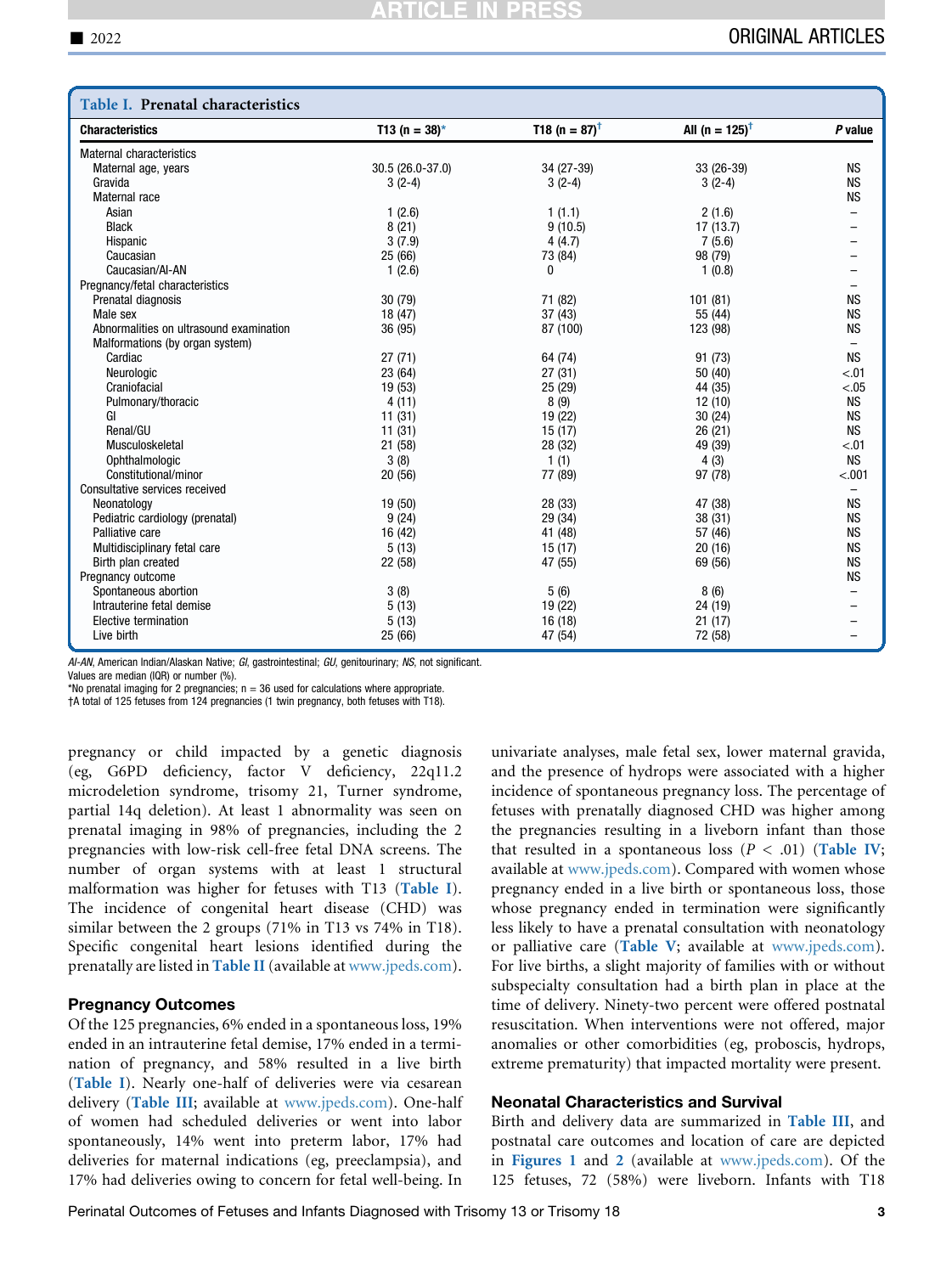# THE JOURNAL OF PEDIATRICS • www.jpeds.com Volume  $\blacksquare$

weighed significantly less than infants with T13, even though the median gestational age of the 2 groups was not significantly different. Families were divided in electing a comfort care approach after birth (47%) or choosing to pursue invasive treatment with the goal of extending life (43%). The remaining 10% of families chose a trial of noninvasive therapies, such as nasal cannula and/or nasogastric feeds. Nearly one-half of the infants received positive-pressure ventilation in the delivery room and 8% received endotracheal intubation. No infants received chest compressions, emergent intravenous access, or cardiac medications ([Table III](#page-10-0)). Regardless of the location of birth, just fewer than one-half of the infants were admitted to a NICU.

The median length of survival was 7 days and 29 days, for infants with T13 and T18, respectively ([Figure 3](#page-3-0), A and B). The 30-day and 1-year survival rates for children with T13 were 12% and 8%, respectively; for children with T18, 49% and 25%; and, for the combined cohort, 36% and 19%. Of the 4 infants with T13 and 23 infants with T18 who were alive at 1 month of age, 50% of the infants with T13 and 48% of the infants with T18 were alive at 1 year of age, with a median length of survival of 111 days and 590 days, respectively. In univariate analyses, the type of trisomy (T13), a birthweight of less than 1000 grams, very or extremely low-gestational age, and choosing comfortmeasures only were associated with a shorter length of survival ([Figure 3](#page-3-0), C-F; [Table VI](#page-10-3) available at [www.jpeds.](http://www.jpeds.com) [com\)](http://www.jpeds.com). In multivariate regression analysis, gestational age no longer remained significantly associated with the length of survival ([Table VII](#page-11-0); available at [www.jpeds.com](http://www.jpeds.com)). Of note, the 1-month and 1-year survival rates for children managed initially with comfort care was 15% and 6%, respectively.

Neither the number of organ systems impacted by 1 or more malformations nor the presence of CHD were associated with length of survival. Malformations never associated

<span id="page-3-0"></span>

Figure 3. Kaplan-Meier survival analysis for T13 and 18. Kaplan-Meier survival curves for T13 and 18 are shown in 1-month and 1-year intervals, with comparisons made by, A and B, trisomy type, C and D, care decision, and E and F, gestational age at the time of delivery.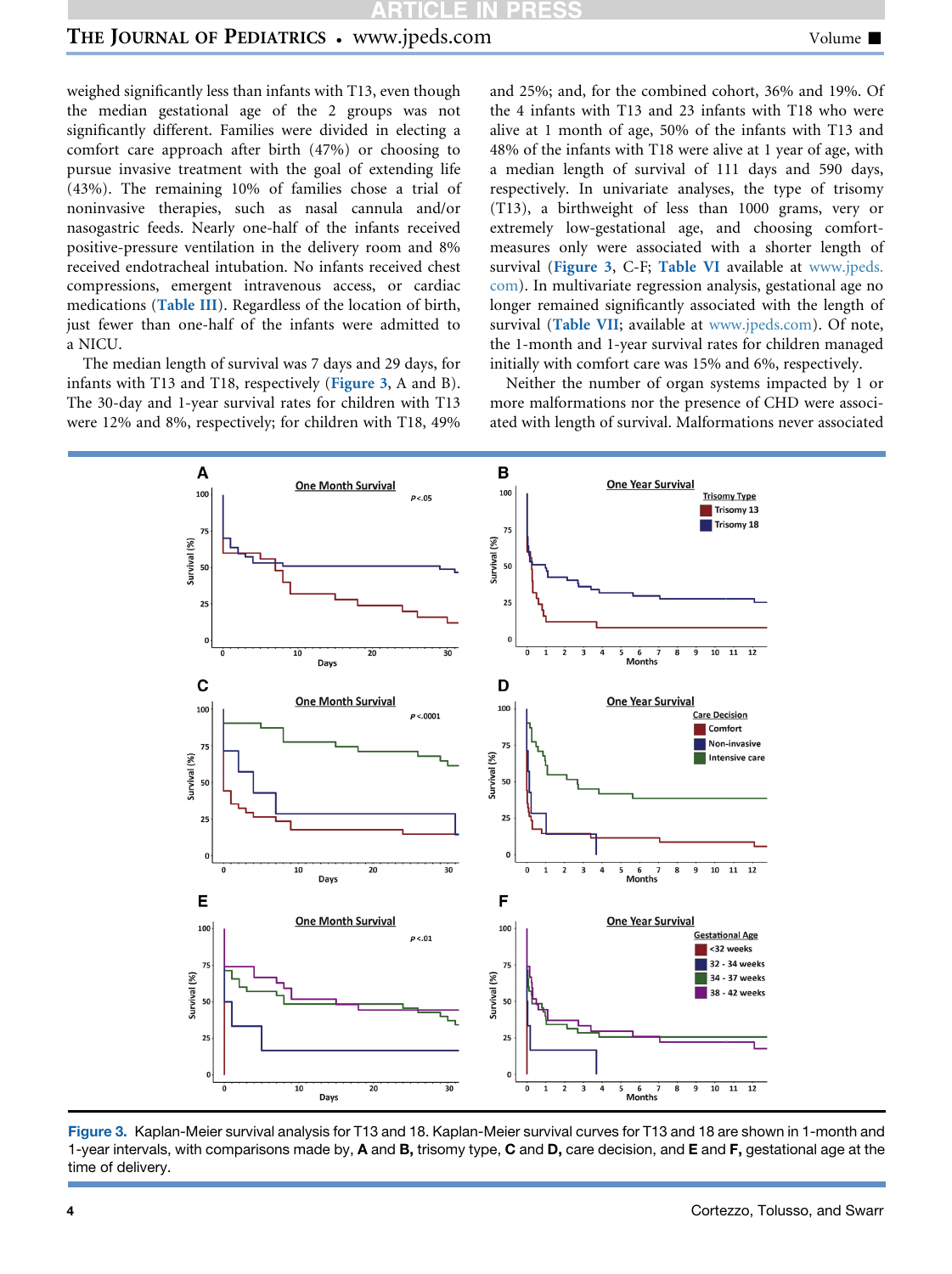with survival beyond the first week of life or survival included congenital diaphragmatic hernia ( $n = 40$ ) and hypoplastic left heart syndrome  $(n = 5)$ . Moreover, all infants born at less than 32 weeks of gestation or less than 1000 g died within the first week of life. There was no significant association between myelomeningocele or cleft lip/palate on length of survival ([Figure 4](#page-9-1); available at [www.jpeds.](http://www.jpeds.com) [com](http://www.jpeds.com)). Prenatal consultation with neonatology, fetal care, or palliative care was not associated with a change in the overall duration of survival. However, prenatal consultation with a pediatric cardiologist was associated with an increased length of survival  $(P < .01)$ ([Table VIII](#page-11-1); available at [www.jpeds.com](http://www.jpeds.com)).

#### Perinatal and Postnatal Hospital Course

Just fewer than one-half of all liveborn infants and twothirds of those admitted to the NICU were discharged home ([Figures 1](#page-8-0) and [2](#page-8-1)). More infants with T18 were discharged home from the NICU than those with T13 (74% vs 44%) ([Table IX](#page-11-2); available at [www.jpeds.com\)](http://www.jpeds.com). Overall, the median initial hospital stay was 16 days (range, 1-531 days). Of the 32 patients discharged home, nearly one-half were readmitted to the hospital at least once (range, 1-29 rehospitalizations). The length of hospital stay for readmissions varied widely, ranging from 1 to 713 days. Respiratory insufficiency and apnea were frequent morbidities contributing to the need for and length of hospitalization. Most infants (88%) in the cohort were diagnosed with either central, obstructive, or mixed apnea at some point in their life. Just fewer than one-half (47%) required some degree of respiratory support and 24% required mechanical ventilation for a median of 8 days (range, 1- 515 days) ([Table IX](#page-11-2)).

Just fewer than one-half of liveborn infants had a postnatal echocardiogram. Although CHD was suspected prenatally in 90% of liveborn infants, significant cardiovascular pathology was identified in all but 1 postnatal study. Cardiac abnormalities seen are summarized in [Table X](#page-11-3) (available at [www.jpeds.](http://www.jpeds.com) [com](http://www.jpeds.com)). Most liveborn infants with CHD confirmed (60% for T13, 72% for T18) developed cardiac symptoms that required medications (eg, diuretics). Five children with T18 had surgical repair of an atrial septal defect, ventricular septal defect, and/or patent ductus arteriosus. No children with T13 or children with more complex CHD underwent cardiac surgery. Ten children (14%) received a tracheostomy. All neonates who received invasive interventions required a nasogastric or gastrostomy tube for enteral nutrition. More than one-quarter (28%) of children with T13 or T18 underwent at least 1 noncardiac surgical procedure at some point (median, 3; range, 1-17), at a median age of 233 days (range, 0-2173 days). The most common procedures performed were gastrostomy tube and tracheostomy placement ([Table XI](#page-12-0); available at [www.](http://www.jpeds.com) [jpeds.com\)](http://www.jpeds.com).

### **Discussion**

Our large regional retrospective cohort study provides a detailed overview of the prenatal, perinatal, and postnatal outcomes of fetuses and infants with T13 or T18.

Significant variation in the outcomes of pregnancies involving a fetus with T13 or T18 that have been reported in the literature likely reflect the evolving choices made by families and medical providers. Between 2% and 55% of fam-ilies elect for pregnancy termination.<sup>[14,](#page-6-15)[18,](#page-6-7)[29](#page-6-16)</sup> For those who elect to continue their pregnancies, the rates of spontaneous abortions or fetal demise remain high. $3,18,30,31$  $3,18,30,31$  $3,18,30,31$  $3,18,30,31$  $3,18,30,31$  $3,18,30,31$  $3,18,30,31$  However, our data and those of Winn et al highlight that, even though there is an increased risk of pregnancy loss, the majority of preg-nancies result in a liveborn infant.<sup>[14](#page-6-15)</sup> Male sex and the presence of fetal hydrops were the only factors associated with a higher incidence of spontaneous loss. When counseling families, it is important to note that, regardless of the goals of care, many will meet their infant alive. Both obstetric and pediatric providers need to be prepared to guide families through this process.

Families cannot make care decisions or adequately prepare for the neonatal period without an accurate prenatal diagnosis. In our cohort, a small number of cases had a falsenegative screening. As such, especially in the context of abnormalities on imaging, providers must communicate the limitations of screening tests. Although many families in our cohort elected for prenatal diagnostic testing, some deferred diagnostic genetic testing until after birth. Even in the absence of a definitive diagnosis, establishing a high suspicion for either T13 or T18 may impact counseling during and goals of care for the pregnancy, including the timing and mode of delivery. In 1 study, patients who elected for a comfort care approach were more likely to deliver vaginally and have an elective induction of labor.<sup>[32](#page-6-20)</sup> Other studies have reported a higher rate of cesarean delivery.<sup>[18](#page-6-7)</sup> In our cohort, the rate of cesarean delivery for infants with T13 was comparable with the national average (28.0% vs 31.7%), but was much higher for infants with T18, at nearly 60% of deliveries.[33](#page-6-21)

Many families consider rates of survival when determining the goals of care. Although several studies have provided insights to survival rates, interpreting these data in the context of the highly varied treatment pathways that families choose remains complicated[.5,](#page-6-1)[6](#page-6-22)[,34](#page-6-23)[,35](#page-6-24) In our cohort, the median survival time of 7 days for infants with T13 and 29 days for infants with T18 are consistent with published survival statistics.<sup>[19](#page-6-8)</sup> However, it is clear from both our data and the recently published literature that a significant minority of infants with T13 or T18 live well beyond the neonatal period, with some children living for many years.<sup>[19-21](#page-6-8)</sup> Also consistent with published data, we found that prematurity and low birth weight were associated with a decreased length of survival, particularly for birthweights of less than 1000 grams. The lack of significant effect on mortality for more modest decreases in birthweight may be related to the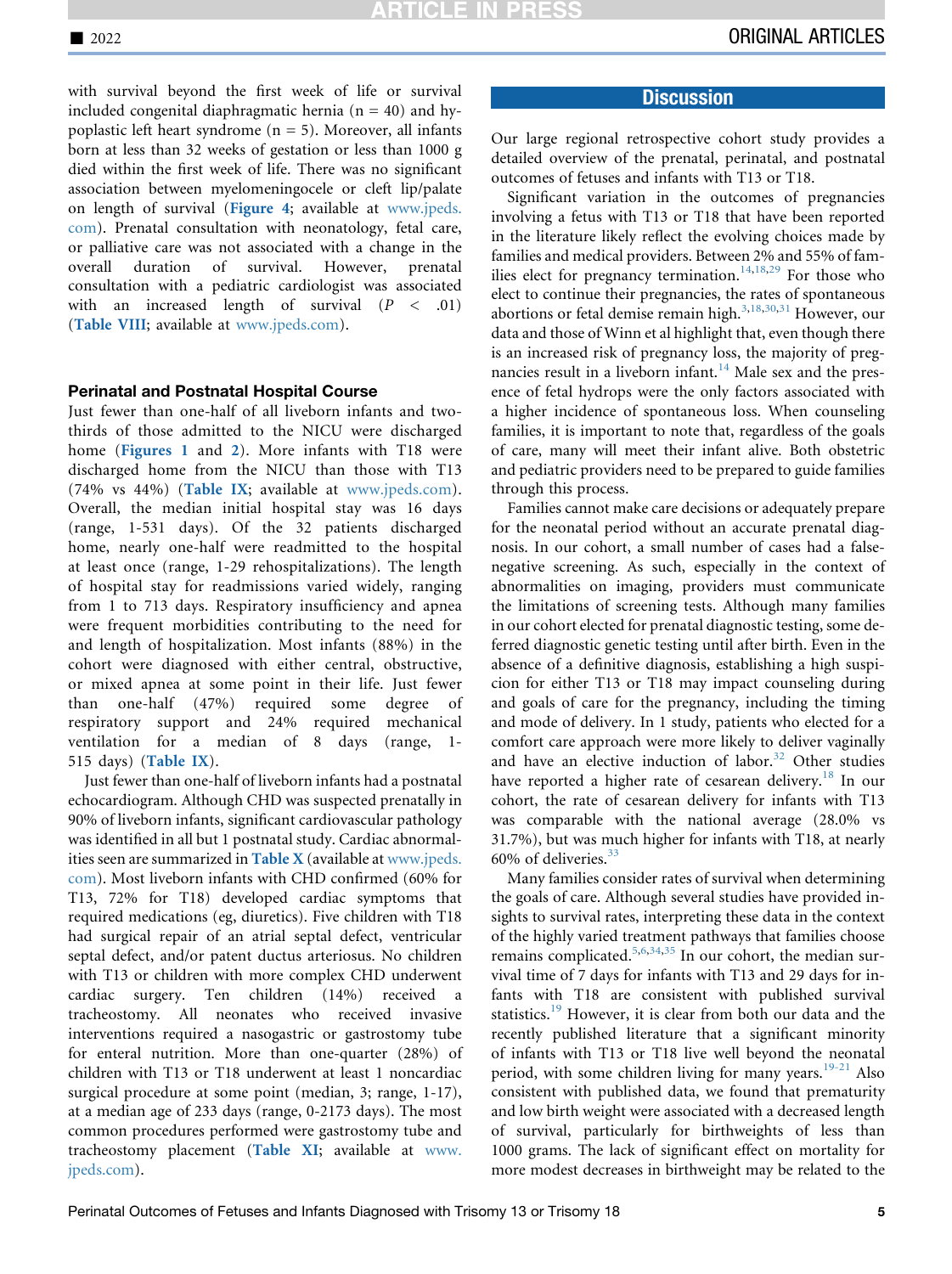## THE JOURNAL OF PEDIATRICS • www.jpeds.com Volume  $\blacksquare$

relatively high incidence of intrauterine growth restriction that may not directly impact mortality. In our study, infants with T18 had overall higher rates of survival compared with infants with T13. This finding is consistent with some, but not all, reports in the literature.<sup>[6](#page-6-22)[,36](#page-7-0)[,37](#page-7-1)</sup> The factor most strongly associated with the overall length of survival in our study was the level of support chosen by families and providers. Compared with infants who received intensive interventions, infants who received noninvasive support or comfort care only were more than twice as likely to die. Although these analyses corrected for multiple factors and morbidities, it is likely that the observed associations are confounded by additional medical morbidities and factors that impact families' and medical providers' care decisions. In these situations, the limitations of care should not be interpreted to mean that, had interventions been offered, the length of survival would have been improved. These results contrast with previous studies that reported parental goals of care did not affect the length of survival.<sup>[38](#page-7-2)[,39](#page-7-3)</sup> It is possible that the larger number of patients in our study, differences in comorbidities, associated anomalies, and when interventions were offered account for the differences. Neonatal intensive care can prolong the length of survival for many infants with T13 or T18. $\degree$  Applying the term futility to medical interventions for these infants is inappropriate and the potential impact of interventions on survival is important to convey to families as they are navigating goals of care.

Infants who survive beyond the first week of life have high rates of healthcare use throughout the remainder of their lifespan. Our study shows readmission rates are high and hospital stays can be lengthy. The need for respiratory support, nutritional support, and invasive surgical procedures are relatively common. In Japan, a national database was used to review hospital admissions and medical procedures in patients with T13 and T18 over a 3-year period. The majority of patients who were discharged required home medical care ranging from tube feedings to oxygen or mechanical ventila-tion.<sup>[35](#page-6-24)</sup> Other studies have highlighted that invasive surgical procedures are offered for children with T13 or T18, with significant variability in patient outcomes and impact on overall survival.<sup>[5](#page-6-1)[,6](#page-6-22)[,26](#page-6-25)[,37,](#page-7-1)[39,](#page-7-3)[40](#page-7-4)</sup> The burden of CHD in infants and children with T13 or T18 is high; most surviving children developed symptoms requiring medical or surgical management. Deciding when surgical intervention is the best option for children remains challenging for families and providers. Although CHD is a common finding in individuals with T13 or T18, the type of defect, approach to intervention, if interventions are offered, and reported outcomes remains variable. $41-43$  Consistent with data from our study, a model shows certain variables, including cardiac surgery, gastrostomy, parenteral nutrition, and mechanical ventilation, are predictive of survival to 6 months of age. $44$  An individual approach is necessary in determining which patients could potentially benefit from invasive interventions and discussing these options with families. $45$  The expected neurodevelopmental outcomes, level of functioning, and degree of interaction that families have with their children are

important factors that must be considered. Despite profound neurodevelopmental impairments, these children meet early developmental milestones and have meaningful interactions with their families. $46,47$  $46,47$  $46,47$ 

Given the complexity of medical decision-making, open and transparent discussions based on the best available objective data are needed. With the changing approach to care for patients with T13 or T18, providers may feel distress or disagree with the goals of care and treatment pathways families wish to pursue.<sup>48</sup> To appropriately counsel families, it is important that providers understand the values and goals of the family, as well as the anticipated outcomes and disease trajectory, for each fetus or neonate with T13 or T18. In this cohort, fewer than one-half of families met with a pediatric provider or multidisciplinary fetal care team during their pregnancy. We hypothesize that the association between prenatal consultation with pediatric providers and lower termination rates (but a lack of an association between prenatal counseling and postnatal survival) reflects referral selection bias. Families are making initial decisions about goals of care before meeting with pediatric care providers. Whether these decisions are based on counseling from their primary obstetrician, maternal-fetal medicine specialists, their personal views, or perspectives obtained from their family and community support remains unknown. Similarly, we speculate that our observation that prenatal consultation with a fetal cardiologist is associated with increased survival may be the result of referral bias. Families motivated to pursue invasive interventions are being referred at higher rates. Because most pregnancies result in a live birth, this outcome may leave some families incompletely prepared for the experiences and decisions that they will face after birth. This situation is compounded by the fact that only a slight majority of infants in this study had a birth plan in place at the time of delivery. Specialized centers frequently have perinatal palliative care services available to women with a fetal life-limiting diagnoses, but many families are not referred to such programs. $4,13$  $4,13$  The involvement of a palliative care team early on allows for families to explore their values and views of quality of life and incorporate the medical information into their decision-making framework. The unique and individualized approach to care allows families and medical providers to work collaboratively to develop a care plan that aligns with the family's wishes.<sup>[12,](#page-6-4)[43](#page-7-10)[,49-51](#page-7-11)</sup> We also hope that these data highlight the evolving role of pediatricians in perinatology and the importance of close collaboration to optimally care for families with genetic disorders identified during the prenatal period.

Our study has several limitations. We excluded mosaicism and more complex chromosomal rearrangements, which is important to consider when using these data to counsel families. Although the integrated nature of newborn care across the greater Cincinnati region allows for an opportunity to perform outcomes research across a large population and we made every effort to ascertain all prenatal and postnatal case of T13 or T18, we recognize the data may not be complete. However, the number of patients identified is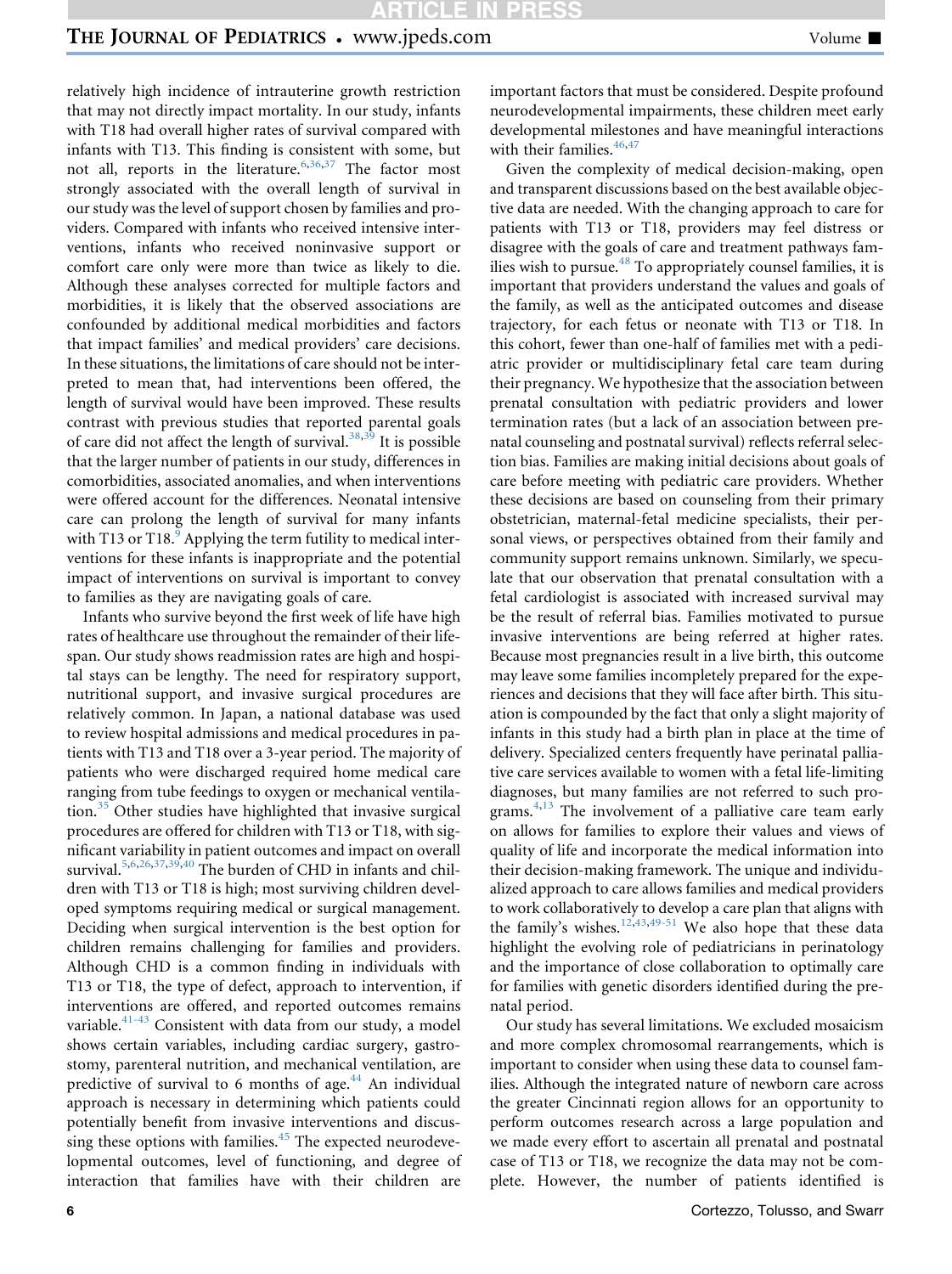# **TICLE IN PRE!**

consistent with reported rates and the authors were able to find outcomes for all patients. Although retrospective cohort studies have limitations, owing to the relatively rare nature of these diagnoses the time needed to complete a comparably sized prospective observational study would require a concerted multicenter effort, and a controlled trial randomizing infants to different treatment pathways would be unethical.

This study should serve as a useful frame-of-reference to facilitate counseling families of fetuses and neonates with T13 or T18. Research is needed to better understand what information families are using prenatally and postnatally to establish goals of care, the long-term medical and developmental outcomes for children after the first month of life, the relationship between these children and their families, and optimal approaches to the medical management of these children.  $\blacksquare$ 

Submitted for publication Oct 8, 2021; last revision received Mar 31, 2022; accepted Apr 8, 2022.

Reprint requests: Daniel T. Swarr, MD, Division of Neonatal and Pulmonary Biology, Cincinnati Children's Hospital Medical Center, 3333 Burnet Ave MLC 7009, Cincinnati, OH 45229. E-mail: [Daniel.Swarr@cchmc.org](mailto:Daniel.Swarr@cchmc.org)

#### References

- <span id="page-6-0"></span>1. [Irving C, Richmond S, Wren C, Longster C, Embleton ND. Changes in](http://refhub.elsevier.com/S0022-3476(22)00324-9/sref1) [fetal prevalence and outcome for trisomies 13 and 18: a population](http://refhub.elsevier.com/S0022-3476(22)00324-9/sref1)[based study over 23 years. J Matern Fetal Neonatal Med 2011;24:](http://refhub.elsevier.com/S0022-3476(22)00324-9/sref1) [137-41](http://refhub.elsevier.com/S0022-3476(22)00324-9/sref1).
- 2. [Crider KS, Olney RS, Cragan JD. Trisomies 13 and 18: population prev](http://refhub.elsevier.com/S0022-3476(22)00324-9/sref2)[alences, characteristics, and prenatal diagnosis, metropolitan Atlanta,](http://refhub.elsevier.com/S0022-3476(22)00324-9/sref2) [1994-2003. Am J Med Genet A 2008;146A:820-6.](http://refhub.elsevier.com/S0022-3476(22)00324-9/sref2)
- <span id="page-6-17"></span>3. [Goel N, Morris JK, Tucker D, de Walle HEK, Bakker MK, Kancherla V,](http://refhub.elsevier.com/S0022-3476(22)00324-9/sref3) [et al. Trisomy 13 and 18-prevalence and mortality-a multi-registry pop](http://refhub.elsevier.com/S0022-3476(22)00324-9/sref3)[ulation based analysis. Am J Med Genet A 2019;179:2382-92.](http://refhub.elsevier.com/S0022-3476(22)00324-9/sref3)
- <span id="page-6-26"></span>4. [Marc-Aurele KL, Hull AD, Jones MC, Pretorius DH. A fetal diagnostic](http://refhub.elsevier.com/S0022-3476(22)00324-9/sref4) [center's referral rate for perinatal palliative care. Ann Palliat Med](http://refhub.elsevier.com/S0022-3476(22)00324-9/sref4) [2018;7:177-85](http://refhub.elsevier.com/S0022-3476(22)00324-9/sref4).
- <span id="page-6-1"></span>5. [Acharya K, Leuthner SR, Zaniletti I, Niehaus JZ, Bishop CE, Coghill CH,](http://refhub.elsevier.com/S0022-3476(22)00324-9/sref5) [et al. Medical and surgical interventions and outcomes for infants with](http://refhub.elsevier.com/S0022-3476(22)00324-9/sref5) [trisomy 18 \(T18\) or trisomy 13 \(T13\) at children's hospitals neonatal](http://refhub.elsevier.com/S0022-3476(22)00324-9/sref5) [intensive care units \(NICUs\). J Perinatol 2021;41:1745-54.](http://refhub.elsevier.com/S0022-3476(22)00324-9/sref5)
- <span id="page-6-22"></span>6. [Nelson KE, Rosella LC, Mahant S, Guttmann A. Survival and surgical in](http://refhub.elsevier.com/S0022-3476(22)00324-9/sref6)[terventions for children with trisomy 13 and 18. JAMA 2016;316:420-8](http://refhub.elsevier.com/S0022-3476(22)00324-9/sref6).
- <span id="page-6-5"></span>7. [Janvier A, Farlow B, Barrington KJ. Parental hopes, interventions, and](http://refhub.elsevier.com/S0022-3476(22)00324-9/sref7) [survival of neonates with trisomy 13 and trisomy 18. Am J Med Genet](http://refhub.elsevier.com/S0022-3476(22)00324-9/sref7) [C Semin Med Genet 2016;172:279-87.](http://refhub.elsevier.com/S0022-3476(22)00324-9/sref7)
- 8. [Janvier A, Farlow B, Wilfond BS. The experience of families with chil](http://refhub.elsevier.com/S0022-3476(22)00324-9/sref8)[dren with trisomy 13 and 18 in social networks. Pediatrics 2012;130:](http://refhub.elsevier.com/S0022-3476(22)00324-9/sref8) [293-8](http://refhub.elsevier.com/S0022-3476(22)00324-9/sref8).
- <span id="page-6-10"></span>9. [Janvier A, Watkins A. Medical interventions for children with trisomy 13](http://refhub.elsevier.com/S0022-3476(22)00324-9/sref9) [and trisomy 18: what is the value of a short disabled life? Acta Paediatr](http://refhub.elsevier.com/S0022-3476(22)00324-9/sref9) [2013;102:1112-7.](http://refhub.elsevier.com/S0022-3476(22)00324-9/sref9)
- <span id="page-6-2"></span>10. [McCaffrey MJ. Trisomy 13 and 18: selecting the road previously not](http://refhub.elsevier.com/S0022-3476(22)00324-9/sref10) [taken. Am J Med Genet C Semin Med Genet 2016;172:251-6](http://refhub.elsevier.com/S0022-3476(22)00324-9/sref10).
- <span id="page-6-3"></span>11. [Lantos JD. Trisomy 13 and 18–treatment decisions in a stable gray zone.](http://refhub.elsevier.com/S0022-3476(22)00324-9/sref11) [JAMA 2016;316:396-8](http://refhub.elsevier.com/S0022-3476(22)00324-9/sref11).
- <span id="page-6-4"></span>12. [Lakovschek IC, Streubel B, Ulm B. Natural outcome of trisomy 13, tri](http://refhub.elsevier.com/S0022-3476(22)00324-9/sref12)[somy 18, and triploidy after prenatal diagnosis. Am J Med Genet A](http://refhub.elsevier.com/S0022-3476(22)00324-9/sref12) [2011;155A:2626-33.](http://refhub.elsevier.com/S0022-3476(22)00324-9/sref12)
- <span id="page-6-27"></span>13. [Dotters-Katz SK, Smid MC, Mcelwain C, Kuller JA, Schulkin J. Obstetric](http://refhub.elsevier.com/S0022-3476(22)00324-9/sref13) [practice patterns in pregnancies complicated by fetal trisomy 13 or 18. J](http://refhub.elsevier.com/S0022-3476(22)00324-9/sref13) [Matern Fetal Neonatal Med 2018;31:2441-5](http://refhub.elsevier.com/S0022-3476(22)00324-9/sref13).
- <span id="page-6-15"></span>14. [Winn P, Acharya K, Peterson E, Leuthner S. Prenatal counseling and](http://refhub.elsevier.com/S0022-3476(22)00324-9/sref14) [parental decision-making following a fetal diagnosis of trisomy 13 or](http://refhub.elsevier.com/S0022-3476(22)00324-9/sref14) [18. J Perinatol 2018;38:788-96.](http://refhub.elsevier.com/S0022-3476(22)00324-9/sref14)
- <span id="page-6-6"></span>15. [Guon J, Wilfond BS, Farlow B, Brazg T, Janvier A. Our children are not a](http://refhub.elsevier.com/S0022-3476(22)00324-9/sref15) [diagnosis: the experience of parents who continue their pregnancy after a](http://refhub.elsevier.com/S0022-3476(22)00324-9/sref15) [prenatal diagnosis of trisomy 13 or 18. Am J Med Genet A 2014;164A:](http://refhub.elsevier.com/S0022-3476(22)00324-9/sref15) [308-18](http://refhub.elsevier.com/S0022-3476(22)00324-9/sref15).
- 16. [Wallace SE, Gilvary S, Smith MJ, Dolan SM. parent perspectives of sup](http://refhub.elsevier.com/S0022-3476(22)00324-9/sref16)[port received from physicians and/or genetic counselors following a de](http://refhub.elsevier.com/S0022-3476(22)00324-9/sref16)[cision to continue a pregnancy with a prenatal diagnosis of trisomy 13/](http://refhub.elsevier.com/S0022-3476(22)00324-9/sref16) [18. J Genet Couns 2018;27:656-64.](http://refhub.elsevier.com/S0022-3476(22)00324-9/sref16)
- <span id="page-6-11"></span>17. [Haug S, Goldstein M, Cummins D, Fayard E, Merritt TA. Using patient](http://refhub.elsevier.com/S0022-3476(22)00324-9/sref17)[centered care after a prenatal diagnosis of trisomy 18 or trisomy 13: a re](http://refhub.elsevier.com/S0022-3476(22)00324-9/sref17)[view. JAMA Pediatr 2017;171:382-7.](http://refhub.elsevier.com/S0022-3476(22)00324-9/sref17)
- <span id="page-6-7"></span>18. [Dotters-Katz SK, Kuller JA, Grace MR, Laifer SA, Strauss RA. Manage](http://refhub.elsevier.com/S0022-3476(22)00324-9/sref18)[ment considerations for ongoing pregnancies complicated by trisomy](http://refhub.elsevier.com/S0022-3476(22)00324-9/sref18) [13 and 18. Obstet Gynecol Surv 2016;71:295-300](http://refhub.elsevier.com/S0022-3476(22)00324-9/sref18).
- <span id="page-6-8"></span>19. [Rasmussen SA, Wong LY, Yang Q, May KM, Friedman JM. Population](http://refhub.elsevier.com/S0022-3476(22)00324-9/sref19)[based analyses of mortality in trisomy 13 and trisomy 18. Pediatrics](http://refhub.elsevier.com/S0022-3476(22)00324-9/sref19) [2003;111:777-84.](http://refhub.elsevier.com/S0022-3476(22)00324-9/sref19)
- <span id="page-6-12"></span>20. [Carey JC. Perspectives on the care and management of infants with tri](http://refhub.elsevier.com/S0022-3476(22)00324-9/sref20)[somy 18 and trisomy 13: striving for balance. Curr Opin Pediatr 2012;24:](http://refhub.elsevier.com/S0022-3476(22)00324-9/sref20) [672-8](http://refhub.elsevier.com/S0022-3476(22)00324-9/sref20).
- 21. [Wu J, Springett A, Morris JK. Survival of trisomy 18 \(Edwards syn](http://refhub.elsevier.com/S0022-3476(22)00324-9/sref21)[drome\) and trisomy 13 \(Patau syndrome\) in England and Wales:](http://refhub.elsevier.com/S0022-3476(22)00324-9/sref21) [2004-2011. Am J Med Genet A 2013;161A:2512-8](http://refhub.elsevier.com/S0022-3476(22)00324-9/sref21).
- 22. [Meyer RE, Liu G, Gilboa SM, Ethen MK, Aylsworth AS, Powell CM, et al.](http://refhub.elsevier.com/S0022-3476(22)00324-9/sref22) [Survival of children with trisomy 13 and trisomy 18: a multi-state pop](http://refhub.elsevier.com/S0022-3476(22)00324-9/sref22)[ulation-based study. Am J Med Genet A 2016;170A:825-37](http://refhub.elsevier.com/S0022-3476(22)00324-9/sref22).
- <span id="page-6-9"></span>23. [Nelson KE, Hexem KR, Feudtner C. Inpatient hospital care of children](http://refhub.elsevier.com/S0022-3476(22)00324-9/sref23) [with trisomy 13 and trisomy 18 in the United States. Pediatrics](http://refhub.elsevier.com/S0022-3476(22)00324-9/sref23) [2012;129:869-76.](http://refhub.elsevier.com/S0022-3476(22)00324-9/sref23)
- <span id="page-6-13"></span>24. [Andrews SE, Downey AG, Showalter DS, Fitzgerald H, Showalter VP,](http://refhub.elsevier.com/S0022-3476(22)00324-9/sref24) [Carey JC, et al. Shared decision making and the pathways approach](http://refhub.elsevier.com/S0022-3476(22)00324-9/sref24) [in the prenatal and postnatal management of the trisomy 13 and tri](http://refhub.elsevier.com/S0022-3476(22)00324-9/sref24)[somy 18 syndromes. Am J Med Genet C Semin Med Genet 2016;172:](http://refhub.elsevier.com/S0022-3476(22)00324-9/sref24) [257-63.](http://refhub.elsevier.com/S0022-3476(22)00324-9/sref24)
- 25. [Brosco JP, Feudtner C. Shared decision making for children with trisomy](http://refhub.elsevier.com/S0022-3476(22)00324-9/sref25) [13 and 18. JAMA Pediatr 2017;171:324-5](http://refhub.elsevier.com/S0022-3476(22)00324-9/sref25).
- <span id="page-6-25"></span>26. [Patterson J, Taylor G, Smith M, Dotters-Katz S, Davis AM, Price W.](http://refhub.elsevier.com/S0022-3476(22)00324-9/sref26) [Transitions in care for infants with trisomy 13 or 18. Am J Perinatol](http://refhub.elsevier.com/S0022-3476(22)00324-9/sref26) [2017;34:887-94.](http://refhub.elsevier.com/S0022-3476(22)00324-9/sref26)
- 27. [Pallotto I, Lantos JD. Treatment decisions for babies with trisomy 13 and](http://refhub.elsevier.com/S0022-3476(22)00324-9/sref27) [18. HEC Forum 2017;29:213-22.](http://refhub.elsevier.com/S0022-3476(22)00324-9/sref27)
- <span id="page-6-14"></span>28. Birth Defects Surveillance Toolkit. Accessed May 9, 2022. [https://www.](https://www.cdc.gov/ncbddd/birthdefects/surveillancemanual/index.html) [cdc.gov/ncbddd/birthdefects/surveillancemanual/index.html](https://www.cdc.gov/ncbddd/birthdefects/surveillancemanual/index.html)
- <span id="page-6-16"></span>29. [Gessner BD. Reasons for trisomy 13 or 18 births despite the availability](http://refhub.elsevier.com/S0022-3476(22)00324-9/sref29) [of prenatal diagnosis and pregnancy termination. Early Hum Dev](http://refhub.elsevier.com/S0022-3476(22)00324-9/sref29) [2003;73:53-60.](http://refhub.elsevier.com/S0022-3476(22)00324-9/sref29)
- <span id="page-6-18"></span>30. [Won RH, Currier RJ, Lorey F, Towner DR. The timing of demise in fe](http://refhub.elsevier.com/S0022-3476(22)00324-9/sref30)[tuses with trisomy 21 and trisomy 18. Prenat Diagn 2005;25:608-11](http://refhub.elsevier.com/S0022-3476(22)00324-9/sref30).
- <span id="page-6-19"></span>31. [Sibiude J, Gavard L, Floch-Tudal C, Mandelbrot L. Perinatal care and](http://refhub.elsevier.com/S0022-3476(22)00324-9/sref31) [outcome of fetuses with trisomies 13 and 18 following a parental decision](http://refhub.elsevier.com/S0022-3476(22)00324-9/sref31) [not to terminate the pregnancy. Fetal Diagn Ther 2011;29:233-7](http://refhub.elsevier.com/S0022-3476(22)00324-9/sref31).
- <span id="page-6-20"></span>32. [Dotters-Katz SK, Carlson LM, Johnson J, Patterson J, Grace MR,](http://refhub.elsevier.com/S0022-3476(22)00324-9/sref32) [Price W, et al. Management of pregnancy and survival of infants with tri](http://refhub.elsevier.com/S0022-3476(22)00324-9/sref32)[somy 13 or trisomy 18. Am J Perinatol 2016;33:1121-7.](http://refhub.elsevier.com/S0022-3476(22)00324-9/sref32)
- <span id="page-6-21"></span>33. [Martin JA, Hamilton BE, Osterman MJK, Driscoll AK. Births: final data](http://refhub.elsevier.com/S0022-3476(22)00324-9/sref33) [for 2019. Natl Vital Stat Rep 2021;70:51](http://refhub.elsevier.com/S0022-3476(22)00324-9/sref33).
- <span id="page-6-23"></span>34. [Akgun Dogan O, Urel Demir G, Arslan U, Simsek-Kiper PO, Utine GE,](http://refhub.elsevier.com/S0022-3476(22)00324-9/sref34) [Alikasifoglu M, et al. Prenatal and postnatal follow-up in trisomies 13](http://refhub.elsevier.com/S0022-3476(22)00324-9/sref34) [and 18: a 20-year experience in a tertiary center. Am J Perinatol](http://refhub.elsevier.com/S0022-3476(22)00324-9/sref34) [2018;35:427-33.](http://refhub.elsevier.com/S0022-3476(22)00324-9/sref34)
- <span id="page-6-24"></span>35. [Ishitsuka K, Matsui H, Michihata N, Fushimi K, Nakamura T,](http://refhub.elsevier.com/S0022-3476(22)00324-9/sref35) [Yasunaga H. Medical procedures and outcomes of Japanese patients](http://refhub.elsevier.com/S0022-3476(22)00324-9/sref35) [with trisomy 18 or trisomy 13: analysis of a nationwide administra](http://refhub.elsevier.com/S0022-3476(22)00324-9/sref35)[tive database of hospitalized patients. Am J Med Genet A 2015;167A:](http://refhub.elsevier.com/S0022-3476(22)00324-9/sref35) [1816-21](http://refhub.elsevier.com/S0022-3476(22)00324-9/sref35).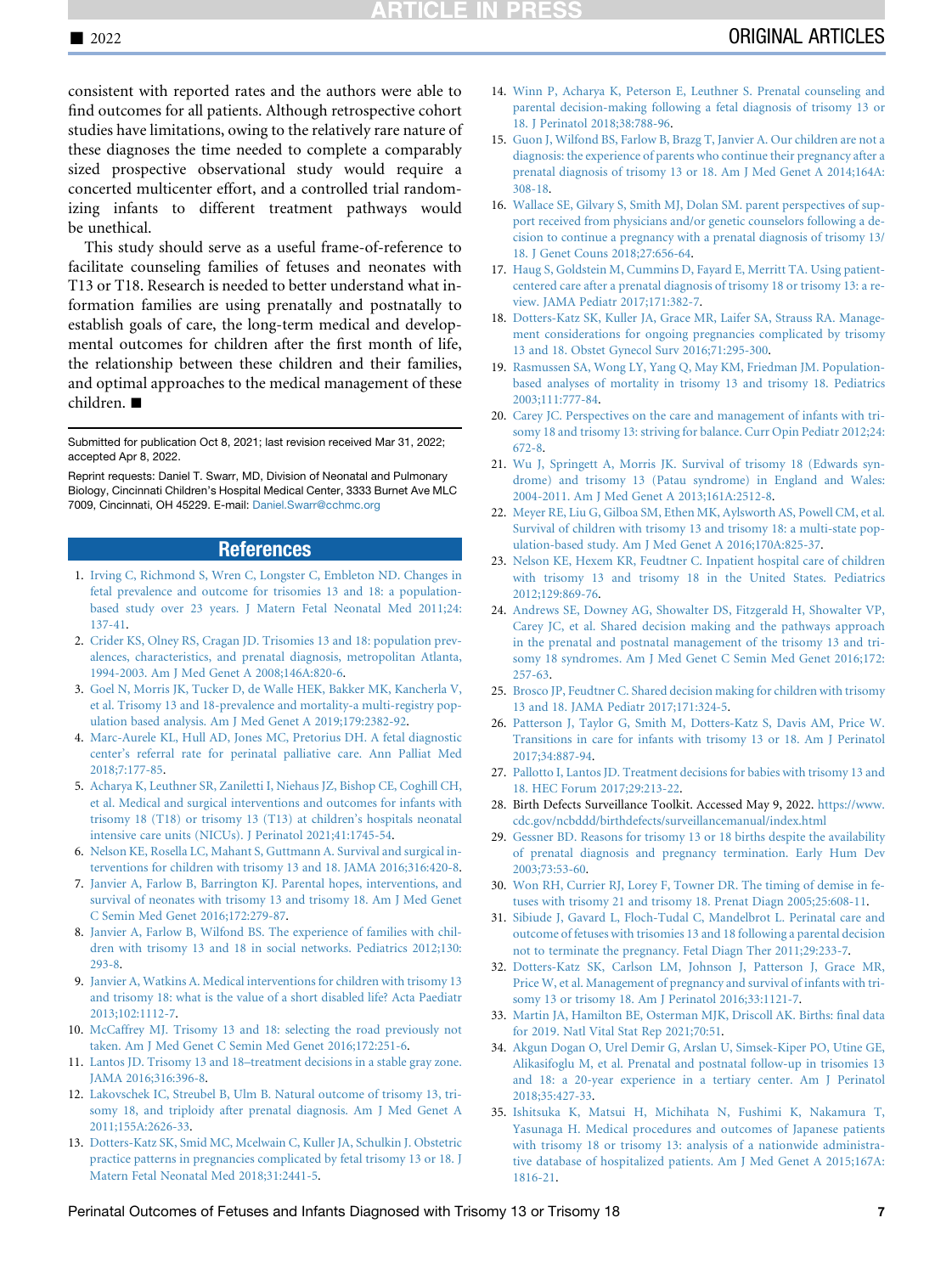# THE JOURNAL OF PEDIATRICS • www.jpeds.com Volume  $\blacksquare$

- <span id="page-7-0"></span>36. [Boghossian NS, Hansen NI, Bell EF, Stoll BJ, Murray JC, Carey JC, et al.](http://refhub.elsevier.com/S0022-3476(22)00324-9/sref36) [Mortality and morbidity of VLBW infants with trisomy 13 or trisomy 18.](http://refhub.elsevier.com/S0022-3476(22)00324-9/sref36) [Pediatrics 2014;133:226-35](http://refhub.elsevier.com/S0022-3476(22)00324-9/sref36).
- <span id="page-7-1"></span>37. [Josephsen JB, Armbrecht ES, Braddock SR, Cibulskis CC. Procedures in the](http://refhub.elsevier.com/S0022-3476(22)00324-9/sref37) [1st year of life for children with trisomy 13 and trisomy 18, a 25-year, single](http://refhub.elsevier.com/S0022-3476(22)00324-9/sref37)[center review. Am J Med Genet C Semin Med Genet 2016;172:264-71.](http://refhub.elsevier.com/S0022-3476(22)00324-9/sref37)
- <span id="page-7-2"></span>38. [Milligan MCP, Jackson LE, Maurer SH. Clinical course for patients with](http://refhub.elsevier.com/S0022-3476(22)00324-9/sref38) [trisomy 13 and 18 pursuing life-prolonging therapies versus comfort](http://refhub.elsevier.com/S0022-3476(22)00324-9/sref38)[directed care. Am J Hosp Palliat Care 2021;38:1225-9.](http://refhub.elsevier.com/S0022-3476(22)00324-9/sref38)
- <span id="page-7-3"></span>39. [Subramaniam A, Jacobs AP, Tang Y, Neely C, Philips JB 3rd, Biggio JR,](http://refhub.elsevier.com/S0022-3476(22)00324-9/sref39) [et al. Trisomy 18: a single-center evaluation of management trends and](http://refhub.elsevier.com/S0022-3476(22)00324-9/sref39) [experience with aggressive obstetric or neonatal intervention. Am J Med](http://refhub.elsevier.com/S0022-3476(22)00324-9/sref39) [Genet A 2016;170A:838-46](http://refhub.elsevier.com/S0022-3476(22)00324-9/sref39).
- <span id="page-7-4"></span>40. [Acharya K, Leuthner S, Clark R, Nghiem-Rao TH, Spitzer A, Lagatta J.](http://refhub.elsevier.com/S0022-3476(22)00324-9/sref40) [Major anomalies and birth-weight influence NICU interventions and](http://refhub.elsevier.com/S0022-3476(22)00324-9/sref40) [mortality in infants with trisomy 13 or 18. J Perinatol 2017;37:420-6](http://refhub.elsevier.com/S0022-3476(22)00324-9/sref40).
- <span id="page-7-5"></span>41. [Peterson JK, Kochilas LK, Catton KG, Moller JH, Setty SP. Long-term](http://refhub.elsevier.com/S0022-3476(22)00324-9/sref41) [outcomes of children with trisomy 13 and 18 after congenital heart dis](http://refhub.elsevier.com/S0022-3476(22)00324-9/sref41)[ease interventions. Ann Thorac Surg 2017;103:1941-9](http://refhub.elsevier.com/S0022-3476(22)00324-9/sref41).
- 42. [Kosiv KA, Gossett JM, Bai S, Collins RT. Congenital heart surgery on in](http://refhub.elsevier.com/S0022-3476(22)00324-9/sref42)[hospital mortality in trisomy 13 and 18. Pediatrics 2017;140:e20170772](http://refhub.elsevier.com/S0022-3476(22)00324-9/sref42).
- <span id="page-7-10"></span>43. [Peterson R, Calamur N, Fiore A, Huddleston C, Spence K. Factors influ](http://refhub.elsevier.com/S0022-3476(22)00324-9/sref43)[encing outcomes after cardiac intervention in infants with trisomy 13](http://refhub.elsevier.com/S0022-3476(22)00324-9/sref43) [and 18. Pediatr Cardiol 2018;39:140-7.](http://refhub.elsevier.com/S0022-3476(22)00324-9/sref43)
- <span id="page-7-6"></span>44. [Kosiv KA, Long J, Lee HC, Collins RT. A validated model for prediction](http://refhub.elsevier.com/S0022-3476(22)00324-9/sref44) [of survival to 6 months in patients with trisomy 13 and 18. Am J Med](http://refhub.elsevier.com/S0022-3476(22)00324-9/sref44) [Genet A 2021;185:806-13](http://refhub.elsevier.com/S0022-3476(22)00324-9/sref44).
- <span id="page-7-7"></span>45. [Janvier A, Farlow B, Barrington K. Cardiac surgery for children with](http://refhub.elsevier.com/S0022-3476(22)00324-9/sref45) [trisomies 13 and 18: where are we now? Semin Perinatol 2016;40:](http://refhub.elsevier.com/S0022-3476(22)00324-9/sref45) [254-60.](http://refhub.elsevier.com/S0022-3476(22)00324-9/sref45)
- <span id="page-7-8"></span>46. [Bruns DA. Developmental status of 22 children with trisomy 18 and](http://refhub.elsevier.com/S0022-3476(22)00324-9/sref46) [eight children with trisomy 13: implications and recommendations.](http://refhub.elsevier.com/S0022-3476(22)00324-9/sref46) [Am J Med Genet A 2015;167A:1807-15.](http://refhub.elsevier.com/S0022-3476(22)00324-9/sref46)
- <span id="page-7-9"></span>47. [Liang CA, Braddock BA, Heithaus JL, Christensen KM, Braddock SR,](http://refhub.elsevier.com/S0022-3476(22)00324-9/sref47) [Carey JC. Reported communication ability of persons with trisomy 18](http://refhub.elsevier.com/S0022-3476(22)00324-9/sref47) [and trisomy 13. Dev Neurorehabil 2015;18:322-9.](http://refhub.elsevier.com/S0022-3476(22)00324-9/sref47)
- 48. [Kochan M, Cho E, Mercurio M, Greco M, Savarese AM, Falck A.](http://refhub.elsevier.com/S0022-3476(22)00324-9/sref48) [Disagreement about surgical intervention in trisomy 18. Pediatrics](http://refhub.elsevier.com/S0022-3476(22)00324-9/sref48) [2021;147:e2020010686](http://refhub.elsevier.com/S0022-3476(22)00324-9/sref48).
- <span id="page-7-11"></span>49. [Arthur JD, Gupta D. "You can carry the torch now:" a qualitative anal](http://refhub.elsevier.com/S0022-3476(22)00324-9/sref49)[ysis of parents' experiences caring for a child with trisomy 13 or 18. HEC](http://refhub.elsevier.com/S0022-3476(22)00324-9/sref49) [Forum 2017;29:223-40](http://refhub.elsevier.com/S0022-3476(22)00324-9/sref49).
- 50. [Cavadino A, Morris JK. Revised estimates of the risk of fetal loss](http://refhub.elsevier.com/S0022-3476(22)00324-9/sref50) [following a prenatal diagnosis of trisomy 13 or trisomy 18. Am J Med](http://refhub.elsevier.com/S0022-3476(22)00324-9/sref50) [Genet A 2017;173:953-8.](http://refhub.elsevier.com/S0022-3476(22)00324-9/sref50)
- 51. [Houlihan OA, O'Donoghue K. The natural history of pregnancies with a](http://refhub.elsevier.com/S0022-3476(22)00324-9/sref51) [diagnosis of trisomy 18 or trisomy 13; a retrospective case series. BMC](http://refhub.elsevier.com/S0022-3476(22)00324-9/sref51) [Pregnancy Childbirth 2013;13:209.](http://refhub.elsevier.com/S0022-3476(22)00324-9/sref51)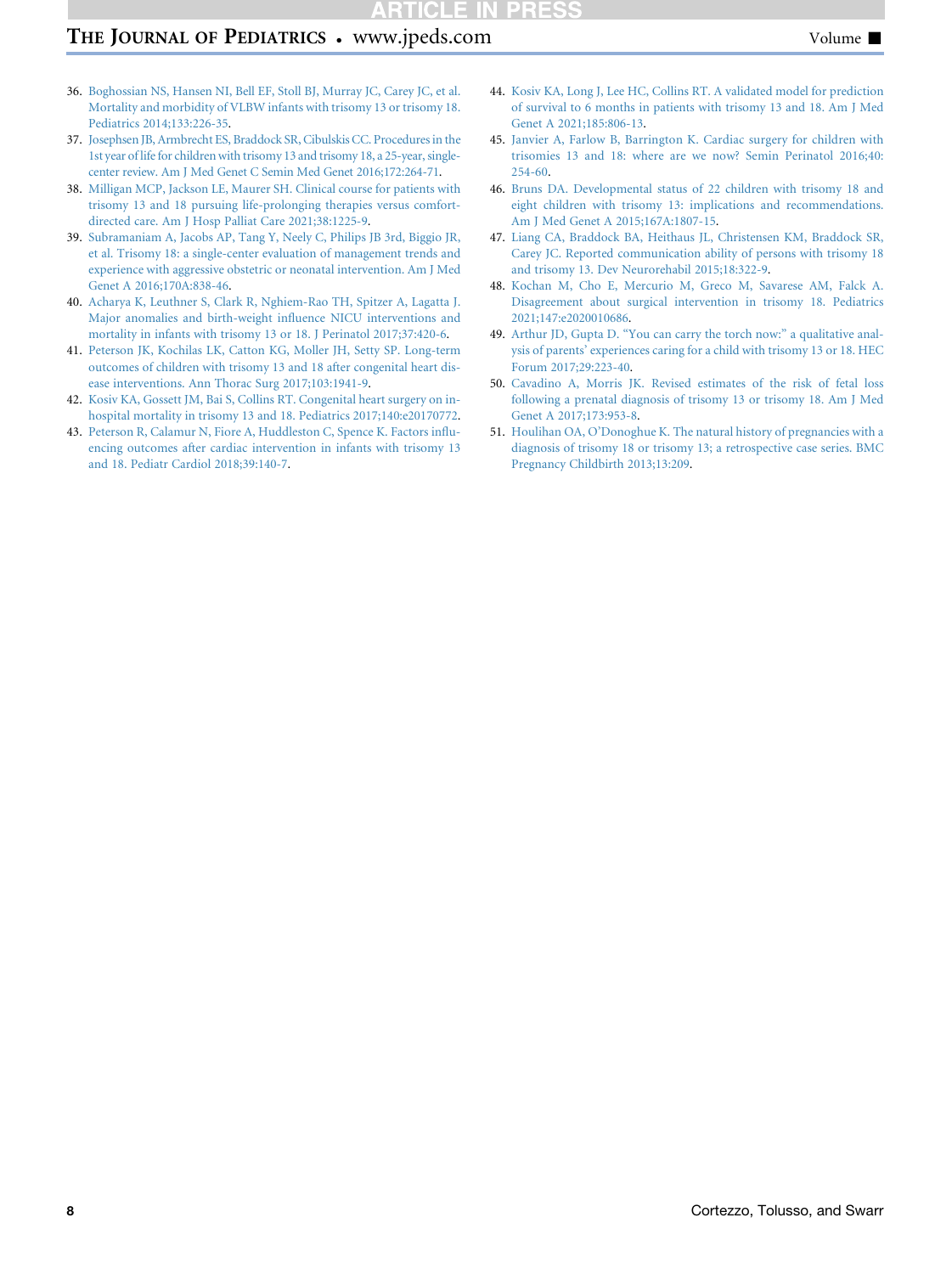### **ARTICLE IN PRESS**

<span id="page-8-0"></span>

Figure 1. Postnatal outcomes flow diagram for T13. Outcomes for fetuses and infants diagnosed with T13 are represented at each stage of the perinatal and neonatal course. *DOL*, day of life.

<span id="page-8-1"></span>

Figure 2. Postnatal outcomes flow diagram for T18. Outcomes for fetuses and infants diagnosed with T18 are represented at each stage of the perinatal and neonatal course.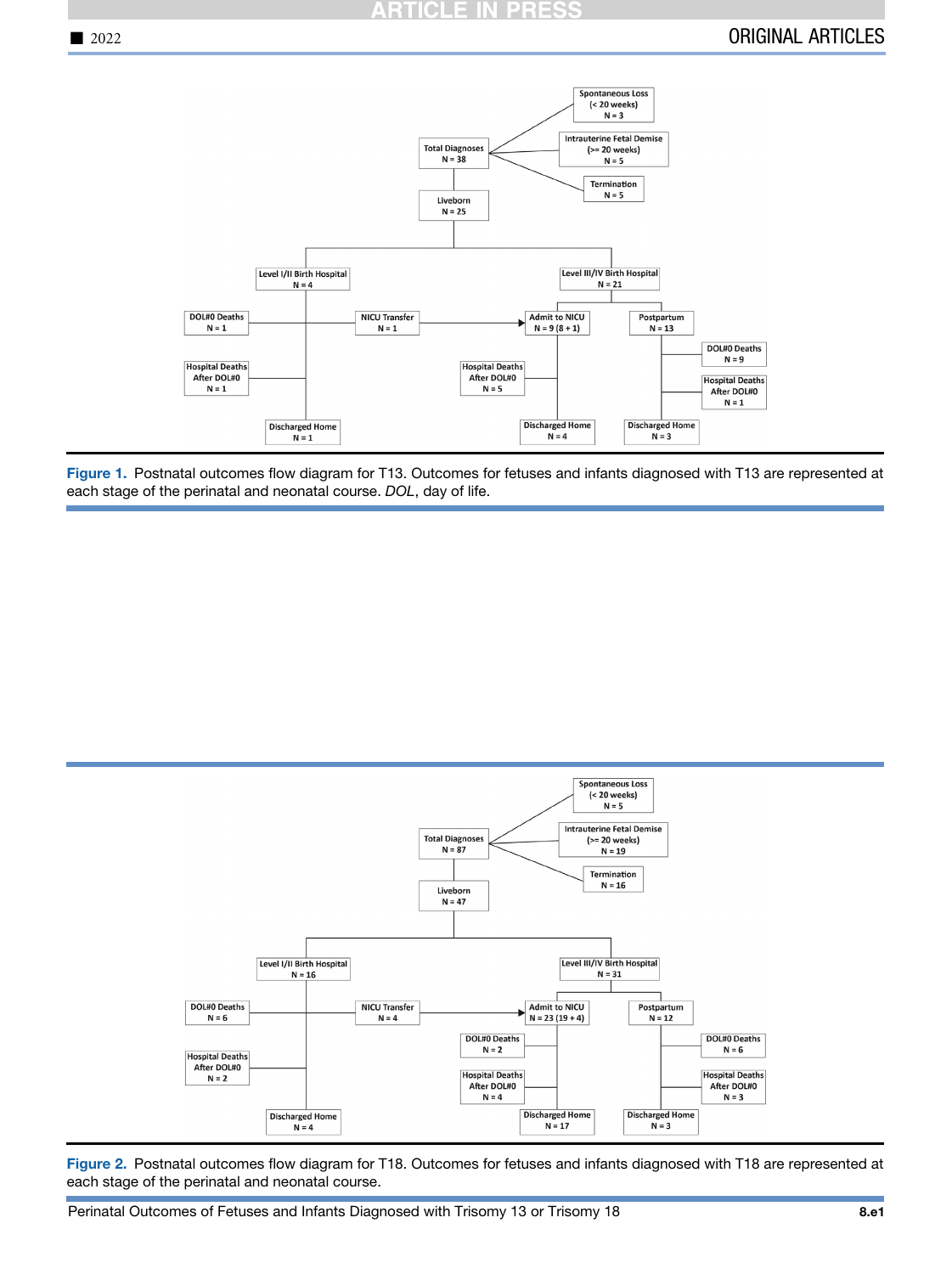# **ARTICLE IN PRESS**

# <span id="page-9-1"></span>THE JOURNAL OF PEDIATRICS . www.jpeds.com Volume  $\blacksquare$



Figure 4. Survival analysis for selected congenital anomalies. Kaplan-Meier survival curves for T13 and 18 are shown, comparing outcomes for infants with or without, A, myelomeningocele or B, cleft lip/palate.

<span id="page-9-0"></span>

| Table II. Prenatal cardiac findings   |     |     |     |  |  |
|---------------------------------------|-----|-----|-----|--|--|
| <b>Primary cardiac abnormalities</b>  | T13 | T18 | All |  |  |
| <b>Isolated VSD</b>                   |     | 18  | 25  |  |  |
| Double outlet right ventricle         |     | 10  | 10  |  |  |
| <b>Tetralogy of Fallot</b>            |     | 8   | 9   |  |  |
| Valvular abnormalities                | 3   | 4   |     |  |  |
| <b>HLHS/single ventricle</b>          | 6   | 2   | 8   |  |  |
| VSD with additional findings          |     | 5   | 6   |  |  |
| AV canal defect                       |     | 3   |     |  |  |
| Possible coarctation/arch abnormality |     | 2   | 4   |  |  |
| Cardiomegaly                          |     | 2   | 3   |  |  |
| Atrial and ventricular septal defects |     | 2   | 2   |  |  |
| $AS/PS + biventricular$ dysfunction   |     | 2   | 2   |  |  |
| $AV$ canal $+$ d-TGA                  |     |     |     |  |  |
| d-TGA                                 |     |     |     |  |  |
| Heterotaxy                            |     |     |     |  |  |
| Complex CHD - NOS                     | 5   | 9   |     |  |  |

AS, aortic stenosis; AV, atrioventricular; d-TGA, (dextro-) transposition of the great vessels;<br>HLHS, hypoplastic left heart syndrome; NOS, not otherwise specified; PS, pulmonary stenosis;<br>VSD, ventricular septal defect.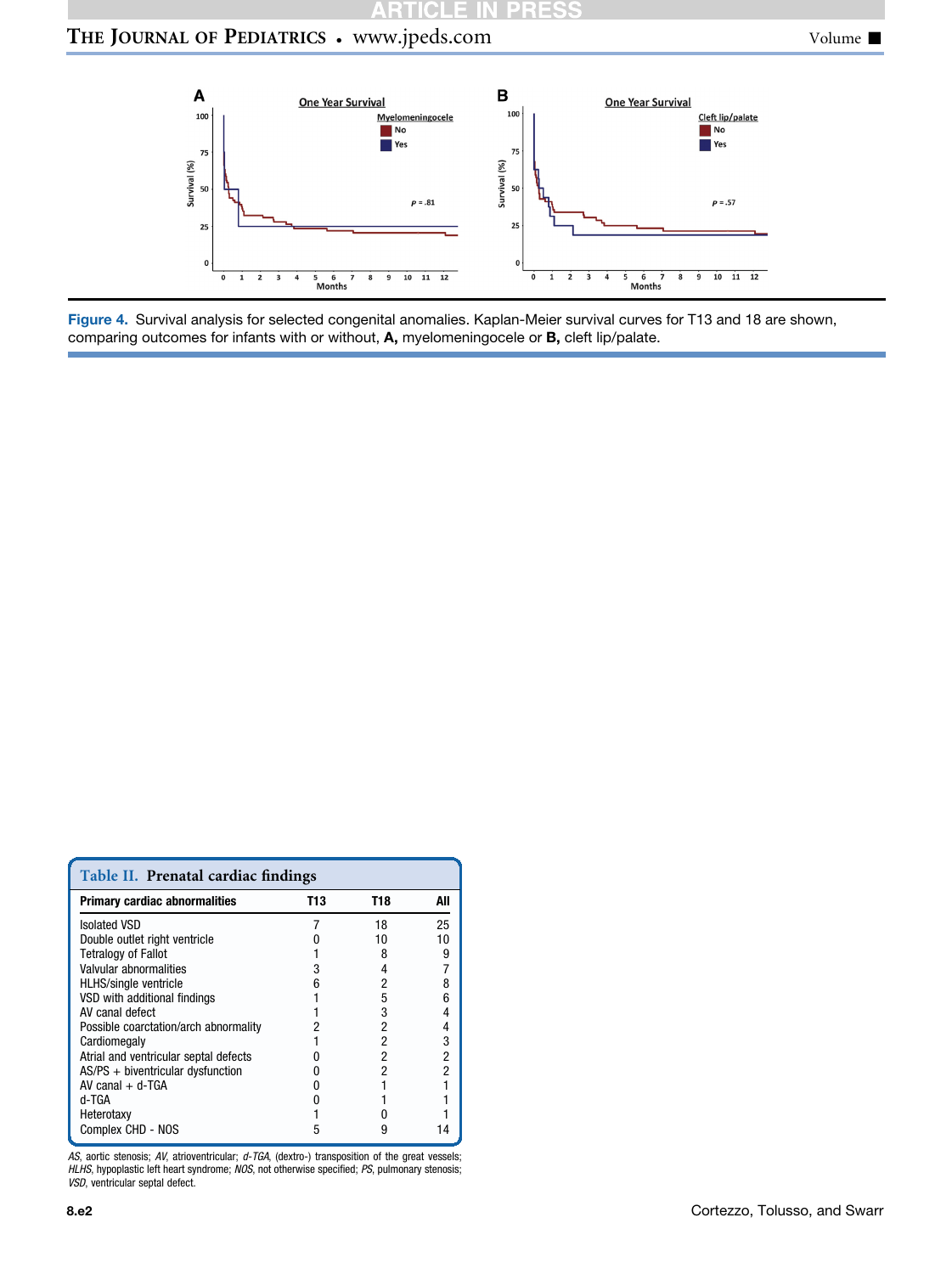# <u>ARTICLE IN PRESS</u>

<span id="page-10-0"></span>

| Table III. Characteristics and delivery room                   |                           |                                                                                                                                                                                                                                   |                             |  |  |
|----------------------------------------------------------------|---------------------------|-----------------------------------------------------------------------------------------------------------------------------------------------------------------------------------------------------------------------------------|-----------------------------|--|--|
| management of liveborn infants                                 |                           |                                                                                                                                                                                                                                   |                             |  |  |
| <b>Characteristics</b>                                         | $T13(n = 25)$             | T18 (n = 47)                                                                                                                                                                                                                      | All $(n = 72)$              |  |  |
| Birthweight, grams<br>Gestational age,<br>weeks                |                           | 2245 (1900-2857)1890 (1572-2115)1976 (1605-2295)<br>36 <sup>6/7</sup> (34 <sup>2/7</sup> -38 <sup>2/7</sup> ) 37 <sup>2/7</sup> (36 <sup>0/7</sup> -38 <sup>2/7</sup> ) 37 <sup>1/7</sup> (35 <sup>3/7</sup> -38 <sup>2/7</sup> ) |                             |  |  |
| Mode of birth<br>Vaginal delivery<br>Cesarean delivery         | 18 (72)<br>7(28)          | 19 (40)<br>28 (60)                                                                                                                                                                                                                | 37(51)<br>35 (49)           |  |  |
| Location of birth<br>Level I/II facility<br>Level III facility | 4(16)<br>21 (84)          | 16 (34)<br>31 (65)                                                                                                                                                                                                                | 20 (28)<br>52 (72)          |  |  |
| <b>NICU</b> admission<br>Offered attempt at<br>resuscitation   | 9(36)<br>23 (92)          | 23 (49)<br>43 (91)                                                                                                                                                                                                                | 32 (44)<br>66 (92)          |  |  |
| Initial treatment<br>decision                                  |                           |                                                                                                                                                                                                                                   |                             |  |  |
| Comfort care<br>Full intensive care<br>Trial of noninvasive    | 12 (48)<br>11(44)<br>2(8) | 22 (47)<br>20 (43)<br>5(11)                                                                                                                                                                                                       | 34 (47)<br>31 (43)<br>7(10) |  |  |
| therapies<br>Delivery room<br>interventions                    |                           |                                                                                                                                                                                                                                   |                             |  |  |
| Blow-by oxygen<br>Positive-pressure<br>ventilation             | 3(12)<br>6(24)            | 9(19)<br>28 (60)                                                                                                                                                                                                                  | 12 (17)<br>34 (47)          |  |  |
| Intubation<br>Select congenital<br>malformations               | 6(16)                     | 2(4)                                                                                                                                                                                                                              | 6(8)                        |  |  |
| Congenital<br>diaphragmatic<br>hernia                          | 1(4)                      | 3(6)                                                                                                                                                                                                                              | 4(6)                        |  |  |
| Myelomeningocele<br>Anorectal<br>malformation                  | 2(8)<br>1(4)              | 2(4)<br>2(4)                                                                                                                                                                                                                      | 4(6)<br>3(4)                |  |  |
| Omphalocele<br>Gastroschisis                                   | 2(8)<br>0                 | 3(6)<br>0                                                                                                                                                                                                                         | 5(7)<br>0                   |  |  |
| Cleft lip/palate<br>Holoprosencephaly                          | 9(36)<br>8(32)            | 7(15)<br>3(6)                                                                                                                                                                                                                     | 16 (22)<br>11 (15)          |  |  |

<span id="page-10-2"></span>

| Table V. Association between antenatal counseling |  |  |
|---------------------------------------------------|--|--|
| and pregnancy outcome                             |  |  |

| <b>Variables</b>                                                                           | Liveborn/<br>spontaneous<br>$loss (n = 104)$ | <b>Termination</b><br>$(n = 21)$                    | P value                                   |
|--------------------------------------------------------------------------------------------|----------------------------------------------|-----------------------------------------------------|-------------------------------------------|
| Neonatology consult<br>Fetal care consult<br>Cardiology consult<br>Palliative care consult | 46 (48%)<br>18 (19%)<br>37 (39%)<br>56 (58%) | $1(4.8\%)$<br>$2(10\%)$<br>$1(4.8\%)$<br>$1(4.8\%)$ | $-.001$<br><b>NS</b><br>$-.01$<br>$-.001$ |

|  |  | Values are median (IQR) or number (%). |  |
|--|--|----------------------------------------|--|
|  |  |                                        |  |

<span id="page-10-1"></span>

| Table IV. Factors associated with spontaneous loss |                                       |                        |                |  |  |
|----------------------------------------------------|---------------------------------------|------------------------|----------------|--|--|
| <b>Variables</b>                                   | <b>Spontaneous loss</b><br>$(n = 32)$ | Liveborn<br>$(n = 72)$ | <b>P</b> value |  |  |
| Maternal age, years, median                        | 34                                    | 33                     | NS             |  |  |
| Gravida, median                                    | 2                                     | 3                      | ΝS             |  |  |
| Fetal sex, male                                    | 59%                                   | 36%                    | $-.05$         |  |  |
| Trisomy type (T13)                                 | 25%                                   | 35%                    | <b>NS</b>      |  |  |
| Organ systems affected*                            | 3                                     | 3                      | <b>NS</b>      |  |  |
| Hydrops*                                           | 16%                                   | 3%                     | $-.05$         |  |  |
| $CHD*$                                             | 61%                                   | 88%                    | < 01           |  |  |

NS, not significant. \*Based on n = 31, owing to 1 early loss with no imaging data available.

Perinatal Outcomes of Fetuses and Infants Diagnosed with Trisomy 13 or Trisomy 18 8. Asset and search and the

<span id="page-10-3"></span>

|           | Table VI. Factors associated with mortality (univariate |
|-----------|---------------------------------------------------------|
| analysis) |                                                         |

| <b>Variables</b>                                             | Hazard ratio (95% CI) | P value   |
|--------------------------------------------------------------|-----------------------|-----------|
| Sex                                                          | 1.58 (0.94-2.65)      | <b>NS</b> |
| Trisomy type (T13 vs T18)                                    | 1.72 (1.01-2.94)      | $-.05$    |
| <b>Birthweight</b>                                           |                       |           |
| $\geq$ 2500 q                                                | Reference group       |           |
| Low birthweight $(1500-2499)$ q)                             | $1.01(0.52-2.0)$      | ΝS        |
| Very low birthweight (1000-1499 g)                           | $1.04(0.41 - 2.61)$   | <b>NS</b> |
| Extremely low birthweight $(<1000 q$ )                       | $6.21(1.84-21.0)$     | $-.01$    |
| Prematurity                                                  |                       |           |
| Term (38-42 weeks)                                           | Reference group       |           |
| Late preterm (34-37 weeks)                                   | $0.96(0.55-1.65)$     | ΝS        |
| Moderate preterm (32-24 weeks)                               | 2.31 (0.93-5.73)      | <b>NS</b> |
| Very/extremely low gestational age<br>neonate $(<$ 32 weeks) | 6.64 (1.47-29.92)     | $-.05$    |
| No. of organ systems affected                                | 1.05 (0.8906-1.233)   | ΝS        |
| Major malformation                                           | $1.4(0.73-2.36)$      | ΝS        |
| Surgical malformation                                        | 1.51 (0.66-2.674)     | <b>NS</b> |
| Postnatal CHD                                                | $0.77(0.37-1.63)$     | <b>NS</b> |
| Support decision                                             |                       |           |
| <b>Full Interventions</b>                                    | Reference group       |           |
| Noninvasive support                                          | 3.12 (1.30-7.48)      | $-.05$    |
| Comfort measures only                                        | $3.67(2.09-6.45)$     | < .001    |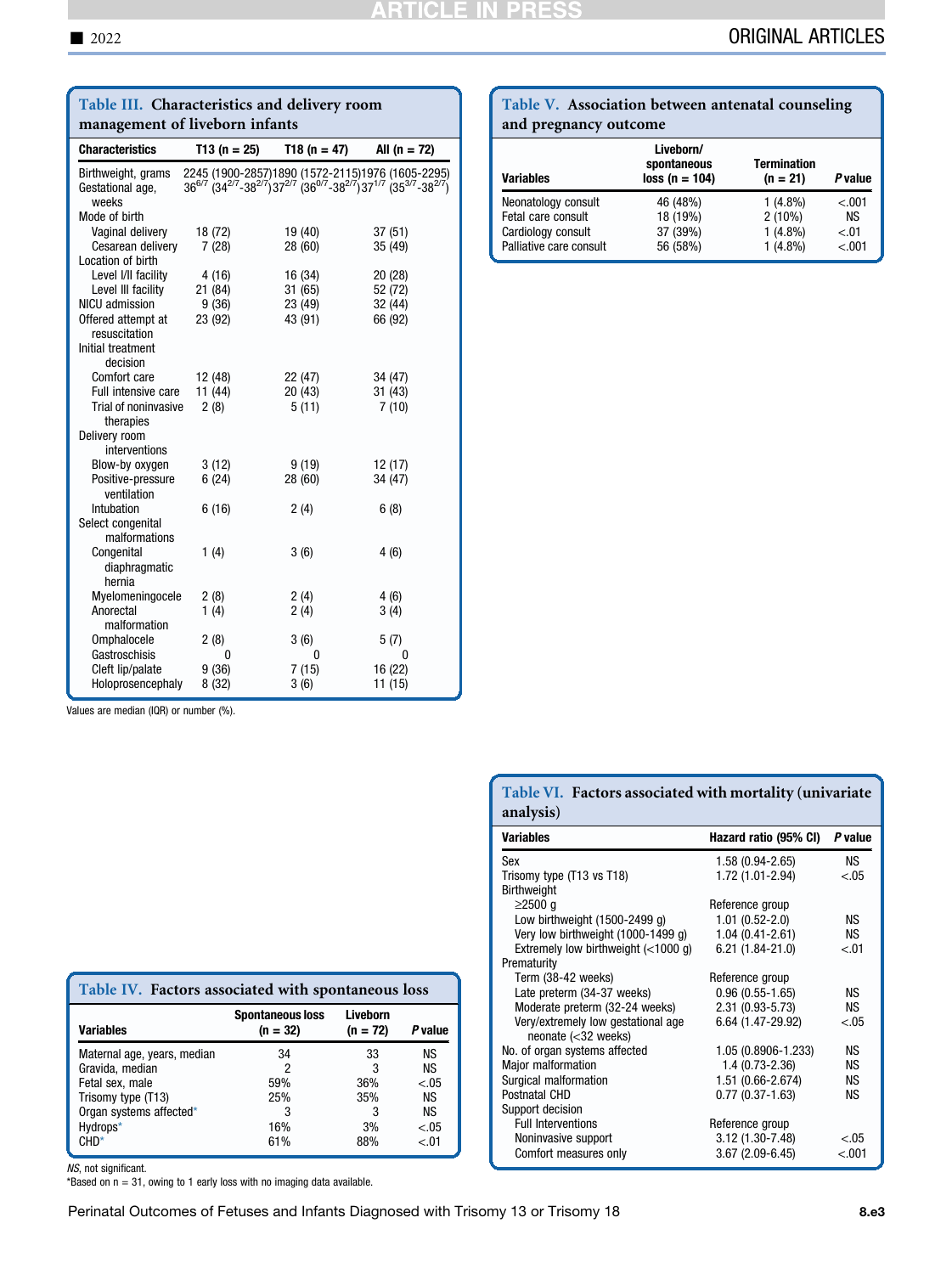# **ARTICLE IN PRESS**

# THE JOURNAL OF PEDIATRICS . www.jpeds.com Volume  $\blacksquare$

<span id="page-11-0"></span>

| Table VII. Factors associated with mortality                             |                       |            |  |  |
|--------------------------------------------------------------------------|-----------------------|------------|--|--|
| <b>Variables</b>                                                         | Hazard ratio (95% CI) | $P$ value* |  |  |
| Sex                                                                      | $1.44(0.81 - 2.58)$   | NS.        |  |  |
| Trisomy type (T13 vs T18)                                                | 2.09 (1.09-4.00)      | $-.05$     |  |  |
| <b>Birthweight</b>                                                       |                       |            |  |  |
| $\geq$ 2500 q                                                            | Reference group       |            |  |  |
| Low birthweight $(1500-2499q)$                                           | 1.71 (0.81-3.62)      | NS.        |  |  |
| Very low birthweight (1000-1499 g)                                       | $2.80(0.91 - 8.65)$   | <b>NS</b>  |  |  |
| Extremely low birthweight $(<1000 q$ )                                   | 6.28 (1.63-24.22)     | < 01       |  |  |
| Prematurity                                                              |                       |            |  |  |
| Term (38-42 weeks)                                                       | Reference group       |            |  |  |
| Late preterm (34-37 weeks)                                               | $1.00(0.81 - 3.62)$   | ΝS         |  |  |
| Moderate preterm (32-24 weeks)                                           | 1.22 (0.35-4.25)      | <b>NS</b>  |  |  |
| Very/extremely low gestational age<br>neonate $(<32$ weeks) <sup>†</sup> | <b>NA</b>             | <b>NA</b>  |  |  |
| No. of organ systems affected                                            | 1.07 (0.90-1.27)      | <b>NS</b>  |  |  |
| <b>Major malformations</b>                                               | $0.96(0.50-1.86)$     | <b>NS</b>  |  |  |
| Surgical malformations                                                   | $1.06(0.49-2.31)$     | <b>NS</b>  |  |  |
| Postnatal CHD                                                            | 1.90 (0.74-4.89)      | ΝS         |  |  |
| Support decision                                                         |                       |            |  |  |
| <b>Full interventions</b>                                                | Reference group       |            |  |  |
| Noninvasive support                                                      | 2.47 (0.87-7.01)      | ΝS         |  |  |
| Comfort measures only                                                    | $4.31(2.16-8.61)$     | < .001     |  |  |

NA, not applicable. \*Wald test.

†Insufficient total numbers in this group.

#### <span id="page-11-2"></span>Table IX. Medical interventions, hospitalizations, and survival of liveborn infants

| <b>Variables</b>               | T13 (n = $25$ ) | T18 (n = 47) | All $(n = 72)$                              |
|--------------------------------|-----------------|--------------|---------------------------------------------|
| Admitted to the NICU           | 9(36)           | 23 (49)      | 32 (44)                                     |
| Discharged home                | 8(32)           | 24 (51)      | 32 (44)                                     |
| Readmitted to the<br>hospital* | 3(38)           | 12(50)       | 15 (47)                                     |
| Respiratory                    |                 |              |                                             |
| Apnea                          | 20(80)          | 43 (91)      | 63 (88)                                     |
| Respiratory support            | 13 (52)         | 21(45)       | 34 (47)                                     |
| <b>Mechanical ventilation</b>  | 9(36)           | 8(17)        | 17 (24)                                     |
| CHD (any)                      | 19 (76)         | 42 (89)      | 61 (85)                                     |
| Cardiology                     |                 |              |                                             |
| Postnatal echo                 | 10(40)          | 25(53)       | 35(49)                                      |
| Symptomatic needing            | 6(60)           | 18 (72)      | 24 (69)                                     |
| medications*                   |                 |              |                                             |
| Pulmonary hypertension*        | 5(50)           | 13 (52)      | 18(51)                                      |
| Surgical interventions         | 3(12)           | 17 (36)      | 20(28)                                      |
| Approach to care               |                 |              |                                             |
| Comfort care                   | 12 (48)         | 22 (47)      | 34 (47)                                     |
| Invasive interventions         | 11 (44)         | 20(43)       | 31(43)                                      |
| Noninvasive                    | 2(8)            | 5(11)        | 7(10)                                       |
| interventions                  |                 |              |                                             |
| Do not resuscitate orders      | 24 (96)         | 37 (79)      | 61 (85)                                     |
| At birth $*$                   | 14 (58)         | 23 (62)      | 37(61)                                      |
| After a trial of               | 7(29)           | 8(22)        | 15 (29)                                     |
| interventions*                 |                 |              |                                             |
| Just before death*             | 3(13)           | 6(16)        | 9(15)                                       |
| Died                           | 23 (92)         | 40 (85)      | 63 (88)                                     |
| At home*                       | 5 (22)          | 12(30)       | 17(27)                                      |
| In the hospital*               | 18 (78)         | 27 (68)      | 45 (71)                                     |
| In the ambulance*              | 0               | 1(2)         | $1(2\%)$                                    |
| Alive                          | 2(8)            | 7(15)        | 9(13)                                       |
| Median (range), days           |                 |              | 584 (531-637)1394 (318-2762)1366 (318-2762) |

Numbers for each intervention reflect whether the child received that therapy (eg, respiratory support) at any point during their life.

Values are number (%) unless otherwise noted. \*The relevant denominator was used to calculate percentages for each category, which may not equal all liveborn infants with T13 or T18 (eg, percentage of infants readmitted to the hos-pital is referenced to the total number of infants discharged home).

<span id="page-11-1"></span>

| survival         | Table VIII. Prenatal consultation and postnatal |         |  |  |
|------------------|-------------------------------------------------|---------|--|--|
| <b>Variables</b> | Hazard ratio (95% CI)                           | P value |  |  |
| Neonatology      | 0.9841 (1.016-1.621)                            | NS.     |  |  |
| Fetal care       | 1.22 (0.6168-2.412)                             | ΝS      |  |  |
| Fetal cardiology | 0.4334 (0.2532-0.7418)                          | $-.01$  |  |  |

Palliative care  $\begin{array}{ccc} 0.9621 & (0.5842 - 1.584) & \text{NS} \\ \text{Birth plan} & 1.345 & (0.7682 - 2.356) & \text{NS} \end{array}$  $1.345 (0.7682 - 2.356)$ 

<span id="page-11-3"></span>

| Table X. Postnatal echocardiogram findings   |                    |                   |                             |  |  |  |  |  |
|----------------------------------------------|--------------------|-------------------|-----------------------------|--|--|--|--|--|
| <b>Cardiac lesions</b>                       | T13.<br>$(n = 10)$ | T18<br>$(n = 25)$ | <b>Totals</b><br>$(n = 35)$ |  |  |  |  |  |
| Ventricular septal defect                    |                    | 23                | 30                          |  |  |  |  |  |
| Atrial septal defect/patent foramen<br>ovale | 5                  | 16                | 21                          |  |  |  |  |  |
| Valvular abnormalities                       | 4                  | 14                | 18                          |  |  |  |  |  |
| Patent ductus arteriosus                     | 5                  |                   | 12                          |  |  |  |  |  |
| Double outlet right ventricle                |                    |                   |                             |  |  |  |  |  |
| <b>Tetralogy of Fallot</b>                   | 3                  |                   |                             |  |  |  |  |  |
| Coarctation/arch abnormalities               |                    | 2                 | 3                           |  |  |  |  |  |
| d-Transposition of the great vessels         |                    | 2                 | 2                           |  |  |  |  |  |
| Hypoplastic left heart syndrome              |                    |                   |                             |  |  |  |  |  |
| Truncus arteriosus                           |                    |                   |                             |  |  |  |  |  |
| Atrioventricular canal defect                |                    |                   |                             |  |  |  |  |  |